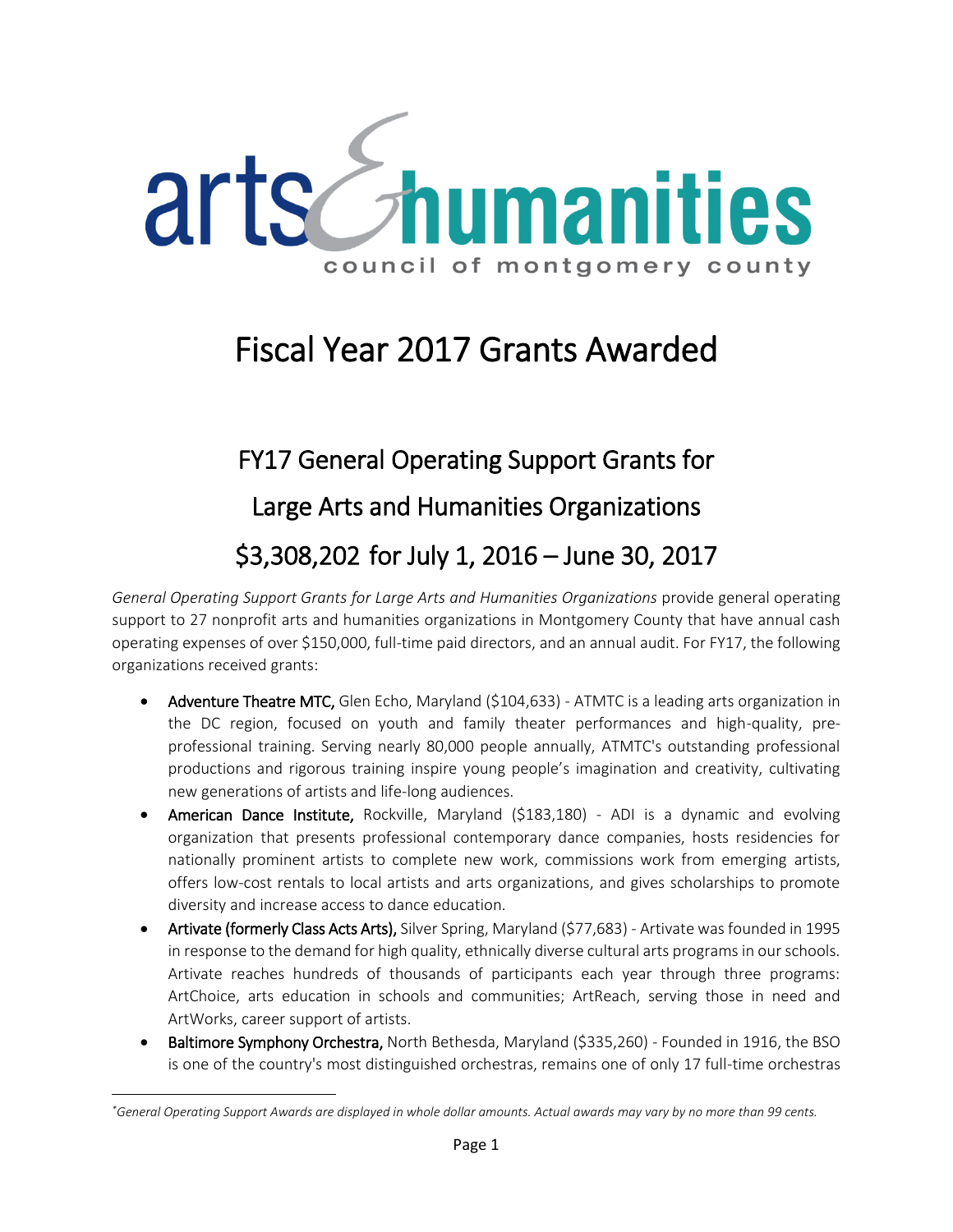in the country, and is the only orchestra with two full-time concert venues: the Joseph Meyerhoff Symphony Hall in Baltimore and The Music Center at Strathmore in North Bethesda, MD. The BSO presents favorites from the classical canon, gives musical life to contemporary orchestral works, experiments with non-traditional concert formats, and offers a robust array of education and community engagement programming for all ages. Through these efforts, the BSO serves 350,000 annually, including 50,000+ children.

- CityDance, North Bethesda, Maryland (\$123,486) CityDance School & Conservatory provides over 700 students annually with high-level dance training at The Music Center at Strathmore in Bethesda, including an ancillary site at The Academy of the Holy Cross and a new location in Rockville. Students receive opportunities to perform throughout the year. Through the Conservatory program, dancers wishing to pursue professional careers receive intensive study, including the unique Saturday Master Class Series taught by professional dance artists, and the opportunity to perform with professional companies.
- CREATE Arts Center, Silver Spring, Maryland (\$13,121) CREATE Arts Center is a nonprofit arts organization founded by Tamar Hendel in 1986 as a place for the artist in each of us. Trained as a teacher and art therapist, Tamar fell in love with art when her mother taught her to draw while in hiding during WWII. CREATE grew over the years and has since helped over 25,000 artists of all ages and backgrounds find inspiration through camps, classes and art therapy.
- Dance Exchange, Takoma Park, Maryland (\$25,431) Founded in 1976 by Liz Lerman and under the artistic direction of Cassie Meador since 2011, Dance Exchange is a Maryland-based non-profit arts organization that collaborates across generations, disciplines, and communities to channel the power of performance and artmaking as a means for dialogue, a source of critical reflection, and a creative engine for thought and action. Recent and current projects include explorations of human rights, nuclear physics, ecology, and the advancement of racial equity.
- Friends of the Library, Montgomery County, Rockville, Maryland (\$43,435) Friends of the Library, Montgomery County (FOLMC) was founded in 1982 with the approval of Montgomery County Public Libraries (MCPL) and Montgomery County Library Board (MCLB) to make the library system stronger and to offer more services to the public. MCPL serves our county as a vibrant democratic institution. It exists to provide information and community centers for nearly 1 million people of all ages, locations, income levels, ethnicities, and levels of ability.
- Germantown Cultural Arts Center dba BlackRock Center for the Arts, Germantown, Maryland (\$103,353) - BlackRock Center for the Arts is the only performing and visual arts venue based in Upper Montgomery County. The organization serves over 20,000 individuals a year. BlackRock's facility consists of two art galleries, two theaters, an outdoor stage, and five arts instruction studios. Core programs include an annual performing arts series of more than 40 performances featuring international, national and regional touring artists, an independent film series, 25 free gallery exhibits, over 100 classes, camps, and workshops in music, visual art, theater and dance, and a variety of free community engagement activities.
- Glen Echo Park Partnership for Arts and Culture, Glen Echo, Maryland (\$106,697) Established in 2002 in collaboration with the National Park Service (NPS) and Montgomery County, the Partnership is the umbrella nonprofit organization that oversees all of the arts programs at Glen Echo Park and essentially makes it possible for the site to operate successfully and serve over 400,000 people annually. The organization collaborates with resident and nonresident organizations and artists to sponsor classes, dances, exhibitions, concerts, children's theater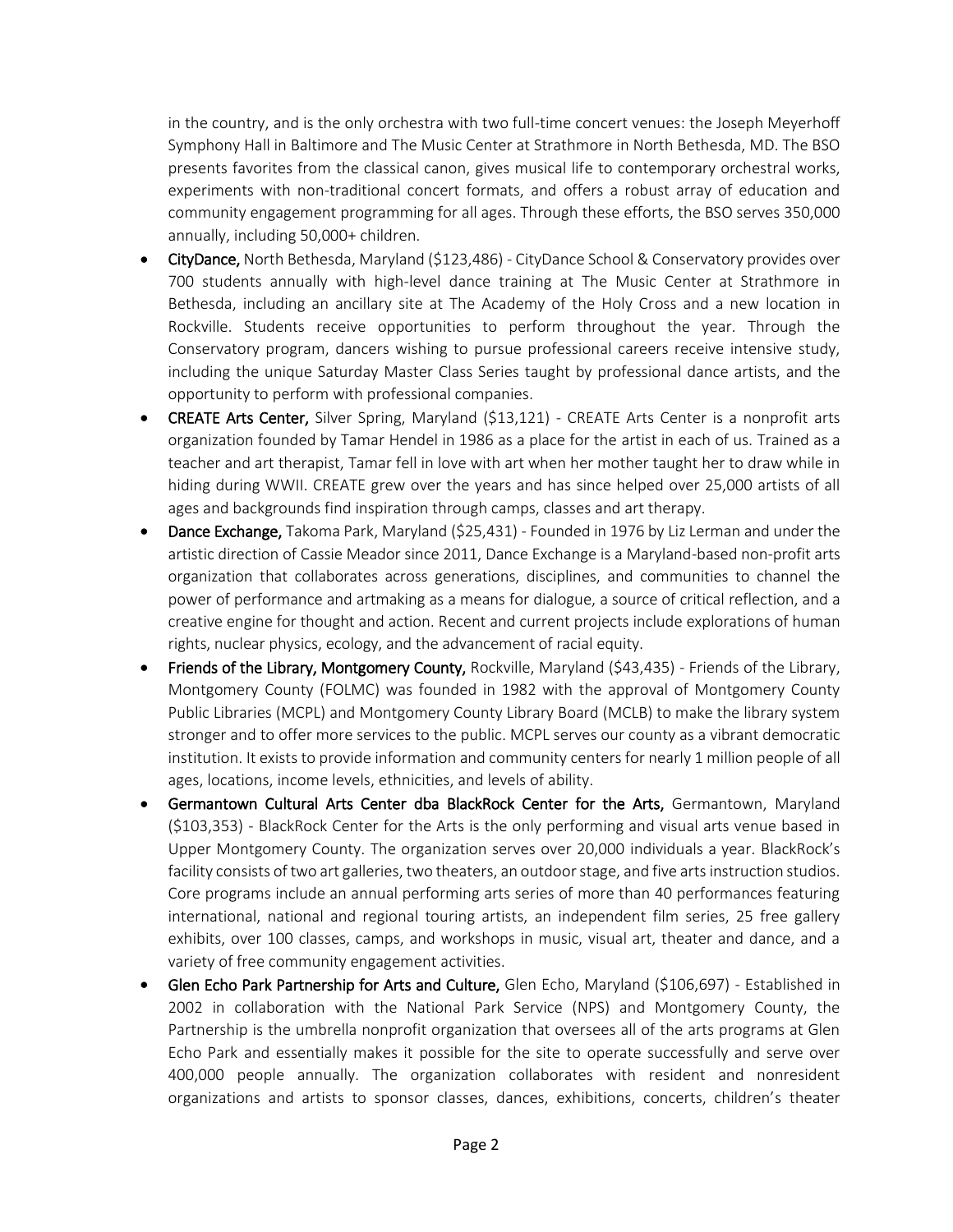performances, festivals, and events at the Park. It also maintains and manages the Park's historic facilities, including the Spanish Ballroom and Dentzel carousel, and provides marketing and class registration services to the Park's resident groups.

- Imagination Stage, Bethesda, Maryland (\$308,201) Imagination Stage presents high quality, innovative youth theatre and arts programming and promotes a safe haven for children to embrace and explore their creativity. Reaching 110,000 children and families through theatre productions and creative classes, the organization opens hearts, inspires minds and ignites imaginations.
- Jewish Community Center of Greater Washington, Inc., Rockville, Maryland (\$51,298) The Arts & Culture Division of the Jewish Community Center of Greater Washington (JCCGW) is firmly committed to offering high-quality, affordable and diverse cultural arts events; enhancing experiences with a range of auditory, visual and movement opportunities; enriching lives with arts education; bringing enjoyment and promoting discovery of self and others; encouraging interaction of diverse populations using arts as common ground; and presenting to the community Jewish and Israeli arts and culture in appreciation of heritage, to encourage dialogue and create understanding.
- Levine School of Music, North Bethesda, Maryland (\$177,898) Celebrating its 40th anniversary in 2016, Levine is the preeminent music education center in Metropolitan Washington. Serving 3,500 students at four campuses, the organization offers instruction in 22 instruments and voice to everyone, regardless of age, ability, or means. It offers a robust scholarship program, and music therapy to children and adults with disabilities. Levine is one of 12 community music centers accredited by the National Association of Schools of Music, and is the only one designated an "All Steinway School."
- Lumina Studio Theatre, Silver Spring, Maryland (\$18,297) Lumina Studio Theatre was founded with the purpose of offering youth the opportunity to receive professional training in the performing arts and perform in a professionally produced show. Beginning in 1996 in their Takoma Park home, Founder Jillian Raye and David Minton, worked with a few youth from the neighborhood. Theatre Group (2009) added an inter-generational component and The Raye Players (2013) offered alumni a chance to stay connected. The organization reaches hundreds of young actors each season, an ever growing audience and an alumni whose achievements are a great testament to the value of what Lumina offers and the life skills it instills.
- Maryland Youth Ballet, Silver Spring, Maryland (\$94,435) From the small basement studio of Founder, Hortensia Fonseca, to the five state-of-the-art studios, spacious lobby, restrooms, offices, and dressing rooms, MYB today, led by Artistic Director and Principal, Michelle Lees, is a nationally recognized institution for classical ballet training. Originally located in Bethesda for 35 years, MYB has been in its vibrant Downtown Silver Spring home since 2007. MYB offers classes for children from 2 through 19 years old and continues to produce some of the country's most accomplished and internationally acclaimed ballet stars.
- Metropolitan Ballet Theatre, Gaithersburg, Maryland (\$68,799) Founded in 1989, Metropolitan Ballet Theatre (MBT) is a growing arts education organization, offering dance education in core disciplines of classical ballet, modern, and jazz.
- Metropolitan Center for the Visual Arts, dba VisArts at Rockville, Rockville, Maryland (\$63,367) The Metropolitan Center for the Visual Arts, founded in 1987 as Rockville Arts Place and renamed in 2007, creates opportunities for children, teens, and adults to express their creativity, connect with others, and deepen their experience with the visual arts. The organization offers comprehensive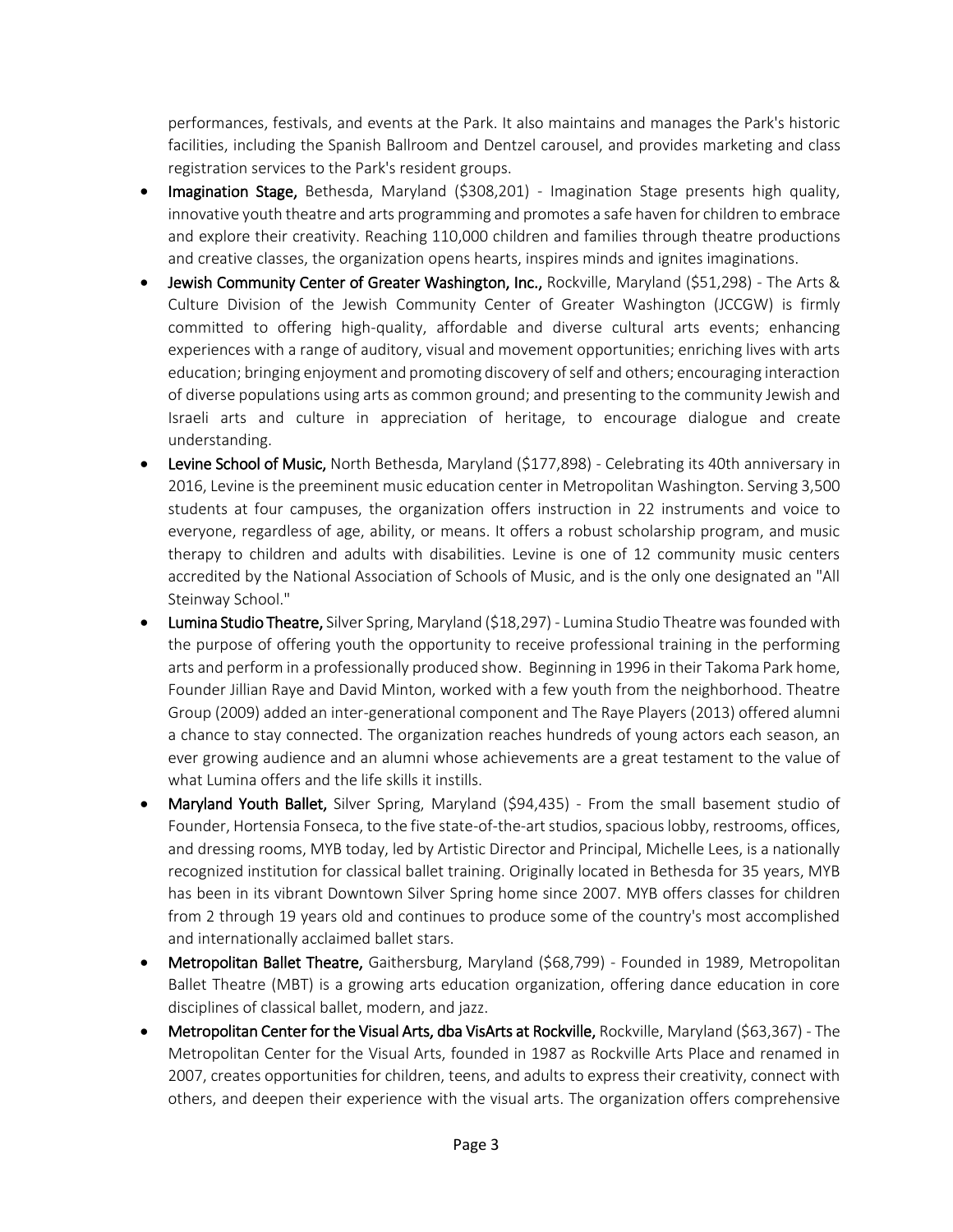educational programming for students of all ages, interest levels, and artistic abilities. It reaches underserved populations through programs designed to improve access to veterans, seniors, and individuals with disabilities. The organization presents vibrant contemporary art exhibitions and educational programs that challenge, inspire, and expand audiences' awareness of the arts.

- Montgomery Community Television, dba Montgomery Community Media, Rockville, Maryland (\$184,759) – The organization is the county's community media center and the region's largest public access station. We broadcast to 873,000 viewers in over 351,000 cable TV households. As the county's only remaining hyper-local news and events resource since The Gazette Newspapers closure on June 18, 2015, the broadband platform, MyMCMedia.org, has grown from annually engaging 820,404 web visitors to 952,114 web visitors in FY16.
- Montgomery County Historical Society, Inc., Rockville, Maryland (\$15,621) From its base in Rockville, Montgomery History operates the c. 1815 Beall-Dawson House as a historic house museum, the Stonestreet Museum of 19th Century Medicine, and the Jane C. Sween Research Library. The organization also operates the County's official government archives and maintain a 10,000-item collection of historic artifacts dating from prehistory to the present. We host and participate in numerous public events every year including our annual Montgomery County History Conference. The organization also produces the annual Montgomery County History Day, part of a nationwide competition that encourages the study and interpretation of history among middle and high school students.
- National Philharmonic Orchestra & Chorale of Montgomery County, Inc., North Bethesda, Maryland (\$152,295) - A merging of the National Chamber Orchestra and Masterworks Chorus on July 1, 2003 created the National Philharmonic, now an eleven-year resident ensemble at the Music Center at Strathmore. With its long history of free tickets to all young people age 7-17, the Philharmonic is an accessible, enriching component in Montgomery County.
- Olney Theatre Center, Olney, Maryland (\$261,612) Olney Theatre Center (OTC) was founded in 1938 as a rural summer playhouse. As the town of Olney transformed in the 1980s and 1990s from horse country to exurb, and from exurb to suburb in the 2000s, the Theatre began programming year-round, and significantly expanded its physical footprint from one to four stages: three indoor, one outdoor. The organization is now a year-round, professional producing theatre with more than 300 live performances annually.
- the Puppet Co., Glen Echo, Maryland (\$23,444) The organization presents over 400 performances annually with age appropriateness ranging from 2-4 years for our Tiny Tots shows and 4 years adults for the main stages shows and adult slams. It also provides a broad range of interpretive programs including exhibitions, classes for children and adults, Talk-Backs, and a puppetry research library. Activities include rehearsal space at no/low cost to emerging puppet companies in the area, as well as providing a meeting place for the National Capital Puppetry Guild, a charter of our national organization, Puppeteers of America.
- Round House Theatre, Silver Spring, Maryland (\$167,147) Round House Theatre is one of the leading professional theaters in the Washington, DC metropolitan area. The organization produces a six-show season of modern classics, new plays, and musicals for 40,000 patrons each year at our 395-seat theater in Bethesda. It also provides education programs for more than 2,500 students of all ages at our Education Center in Silver Spring and in schools throughout Montgomery County.
- Strathmore Hall Foundation, Inc., North Bethesda, Maryland (\$431,616) Strathmore is a multidisciplinary arts center located on a park-like, 16-acre campus just outside of Washington, D.C.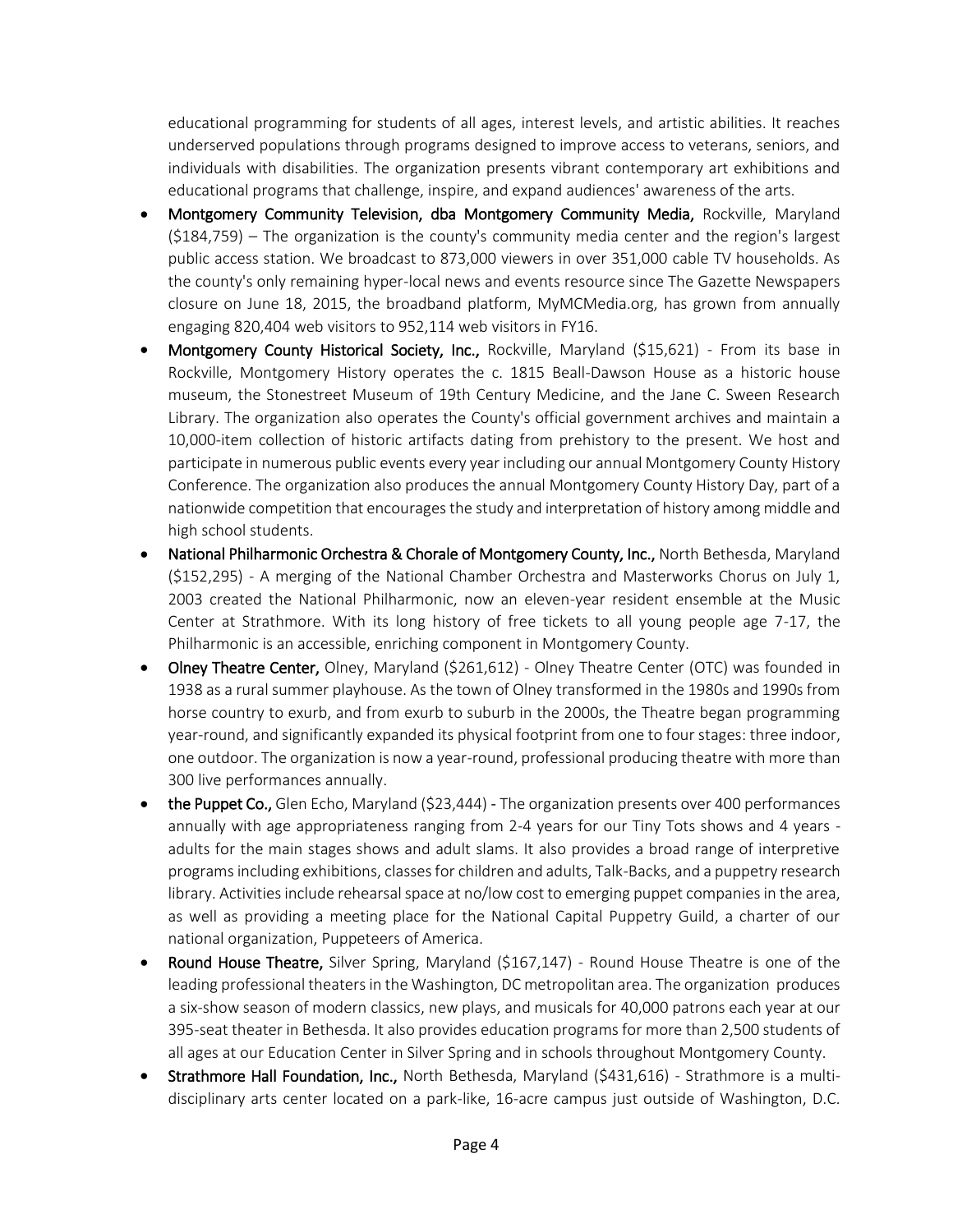Operating as many as five stages of varying capacities, Strathmore presents well over 300 live performances of popular music; contemporary dance; spoken word; theatrical entertainment; comprehensive arts education presentations; and a well-regarded chamber music and recital series. Strathmore's historic mansion is the visual arts center of the campus mounting approximately ten museum-quality exhibitions year-round.

- Washington Conservatory of Music, Bethesda, Maryland (\$51,623) Founded in 1984, The Washington Conservatory of Music is a community music school, dedicated to serving students of all ages and levels of ability. WCM offers individual lessons and classes at Westmoreland Congregational Church in Bethesda and in our own site in Glen Echo Park. At WCM, students may study without audition under the guidance of international artist faculty. Since 2002 WCM has presented a free professional concert series to the greater Bethesda area, along with master classes and special events for children and families at Glen Echo Park.
- Washington Revels Inc., Silver Spring, Maryland (\$71,542) WR is a multi-generational, diverse performing arts community - over 250 performers and 200 volunteers each year, adults and kids, professional and nonprofessional - that celebrates cultural traditions through music, dance, and drama. Audience participation is a hallmark. Programs include seasonal celebrations, festivals, community sings/dances, after-school workshops, parades, and dozens of performances of traditional music and spoken word by 5 year-round ensembles of singers and actors, each focusing on a different repertoire including African-American traditions, maritime music and history, American heritage, and a Capella vocal music across the second millennium C.E.
- The Writer's Center, Bethesda, Maryland (\$49,968) The Writer's Center is one of the region's premier independent literary organizations. Since 1976, the organization has cultivated the creation, publication, presentation, and dissemination of literary work. It has helped people tell their stories and find the best way to write them. The programming includes more than 300 writing workshops, more than 80 author readings and literary events, and publishing the nation's oldest poetry magazine, Poet Lore. The organization serves more than 3,000 individuals per year.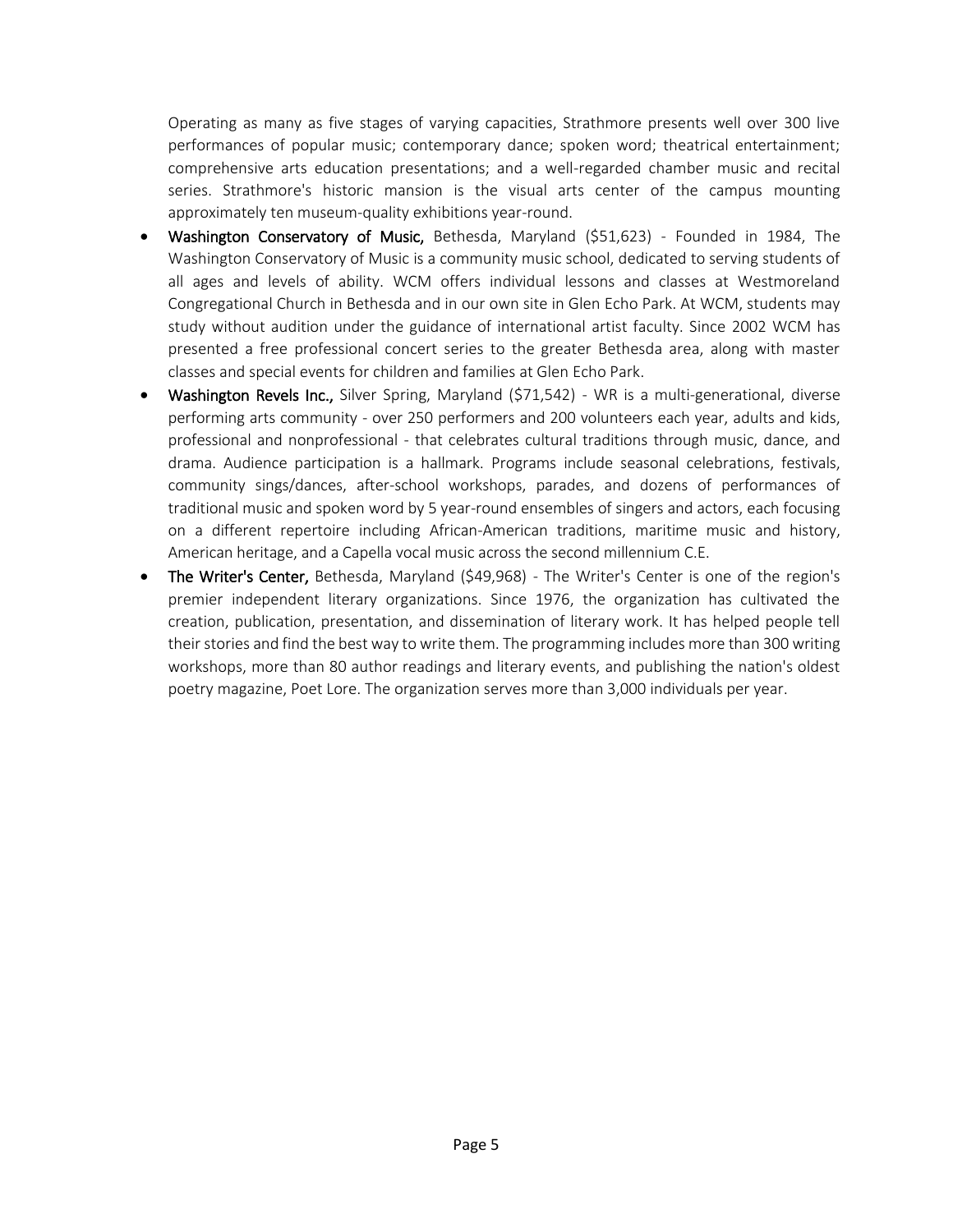#### FY17 Advancement Grants

## \$263,984† awarded for July 1, 2016 – June 30, 2017

*Advancement Grants* assist arts and humanities organizations in attaining fiscal stability and long-term viability. Specifically, these grants are focused on long-term planning, and technology improvements critical to an organization's arts or humanities mission. Six organizations received FY17 *Advancement Grants*.

- Gandhi Brigade Youth Media, Silver Spring, Maryland (\$28,415) Grant funds will be used to move into the lower level of the new Silver Spring Library to expand programming and create a safe and nurturing environment for youth to create media arts.
- Germantown Cultural Arts Center dba BlackRock Center for the Arts, Germantown, Maryland (\$52,787) - Grant funds will be used to underwrite vital enhancements to BlackRock's technology infrastructure.
- Imagination Stage, Bethesda, Maryland (\$21,904) Grant funds will be used to upgrade digital/visual media technology to improve the educational and artistic product.
- Levine School of Music, North Bethesda, Maryland (\$91,352) Grant funds will be used to support the purchase of Steinway pianos for the studio teaching spaces at Levine's newly approved campus at the Silver Spring Library.
- Sandy Spring Museum, Sandy Spring, Maryland (\$28,532) Grant funds will be used to implement Year II of a three-year rebranding and marketing campaign at the Sandy Spring Museum, which will include upgrading the website, search engine optimization, increase direct mail, use of professional graphic designer, paid advertising, audience segmentation for targeted marketing, and digital marketing.
- Strathmore Hall Foundation, Inc., North Bethesda, Maryland (\$40,994) Grant funds will be used to replace the current aging network infrastructure with state-of-the-art equipment that is proven to enhance system reliability, functionality, and performance.

 $\overline{a}$ 

<sup>†</sup> Includes portion of a forfeited FY16 Advancement Grant.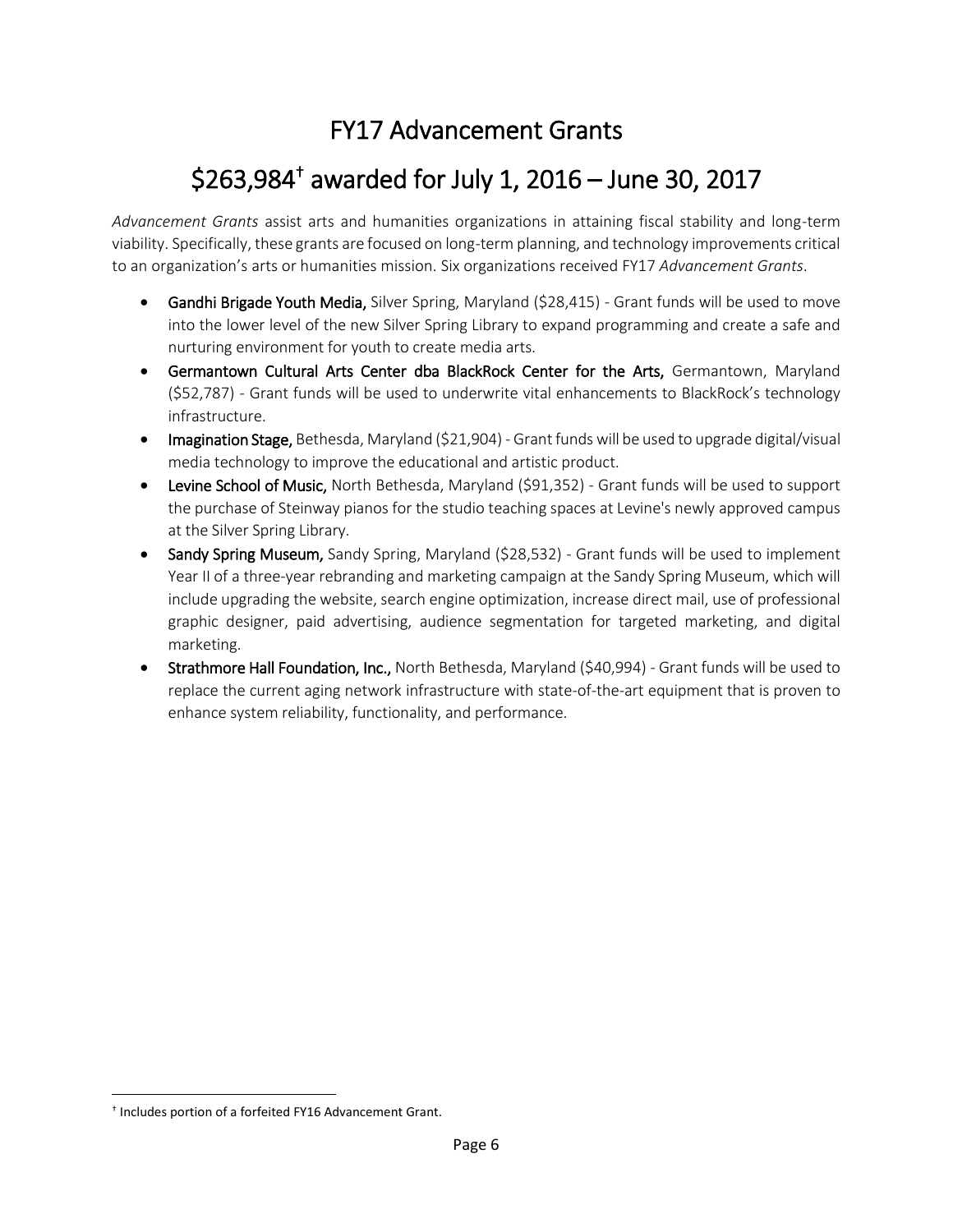#### FY17 Capital Improvement Grants

#### \$377,217 awarded for July 1, 2016 – June 30, 2018

Capital Improvement Grants provide supplemental funding for special purposes and assist arts and humanities organizations in attaining stability and long-term viability. Three organizations received FY17 *Capital Improvement Grants*.

- Glen Echo Park Partnership for Arts and Culture, Glen Echo, Maryland (\$67,795) Grant funds will be used to make capital improvements to Glen Echo Park's Bumper Car Pavilion, and permanently install motorized clear vinyl panels that will replace the current system of hand-sewn panels.
- Montgomery Community Television, dba Montgomery Community Media, Rockville, Maryland (\$159,422) - Grant funds will be used to: continue the technological innovations that serve their volunteer producers and production staff and provide hardware that allows them to participate in HD broadcasting with fewer barriers to entry. Grant funds will also be used to integrate the File Catalyst Hardware that allows current and future multi-media content creators to transmit their content from home.
- Olney Theatre Center, Olney, Maryland (\$150,000) Grant funds will be used for: carpet replacement in the lobbies of the Mainstage and the Historic Theatre; a permanent concessions area and gift shop in the Mainstage Lobby; essential technical and electrical upgrades to the Mainstage Lobby that will provide a more interactive and accessible space; renovations to their parking lot including expanded spaces, lighting, and paving; repair to railings, steps and patio; upgrades and repair to public restrooms; floor and lighting replacements in the William H. Graham, Sr. Actor's Hall; roof repair on all buildings; exterior signage, including the road sign and directional signage; and upgrades to common areas in the Crawford house, including the kitchen and bathroom.

#### Emergency Capital Improvement Project Grant

## \$224,677 awarded for July 1, 2017 – June 30, 2018

- **Glen Echo Park Partnership for Arts and Culture,** Glen Echo, Maryland (169,960) Grant funds will be used to complete critical roof replacement and repair and as well as repairs to the flashing and stucco to address leaks in Glen Echo Park's historic Spanish Ballroom.
- **Montgomery Community Television, Inc.,** Rockville, Maryland (\$29,717) Grant funds will be used to construct and establish electrical power surge, power phasing and power outage abatement and elimination systems at 7548 Standish Place, Rockville, Maryland 20855 that are urgent, mission-critical needs requiring emergency action
- **Olney Theatre Center,** Olney, Maryland (\$25,000) Grant funds will be used to perform emergency structural repairs in our Mainstage orchestra pit to bring a musicians' platform and surrounding area permanently into compliance with County Fire Marshall and Dept. of Permitting Services regulations, as well as other work to bring us up to code campus-wide.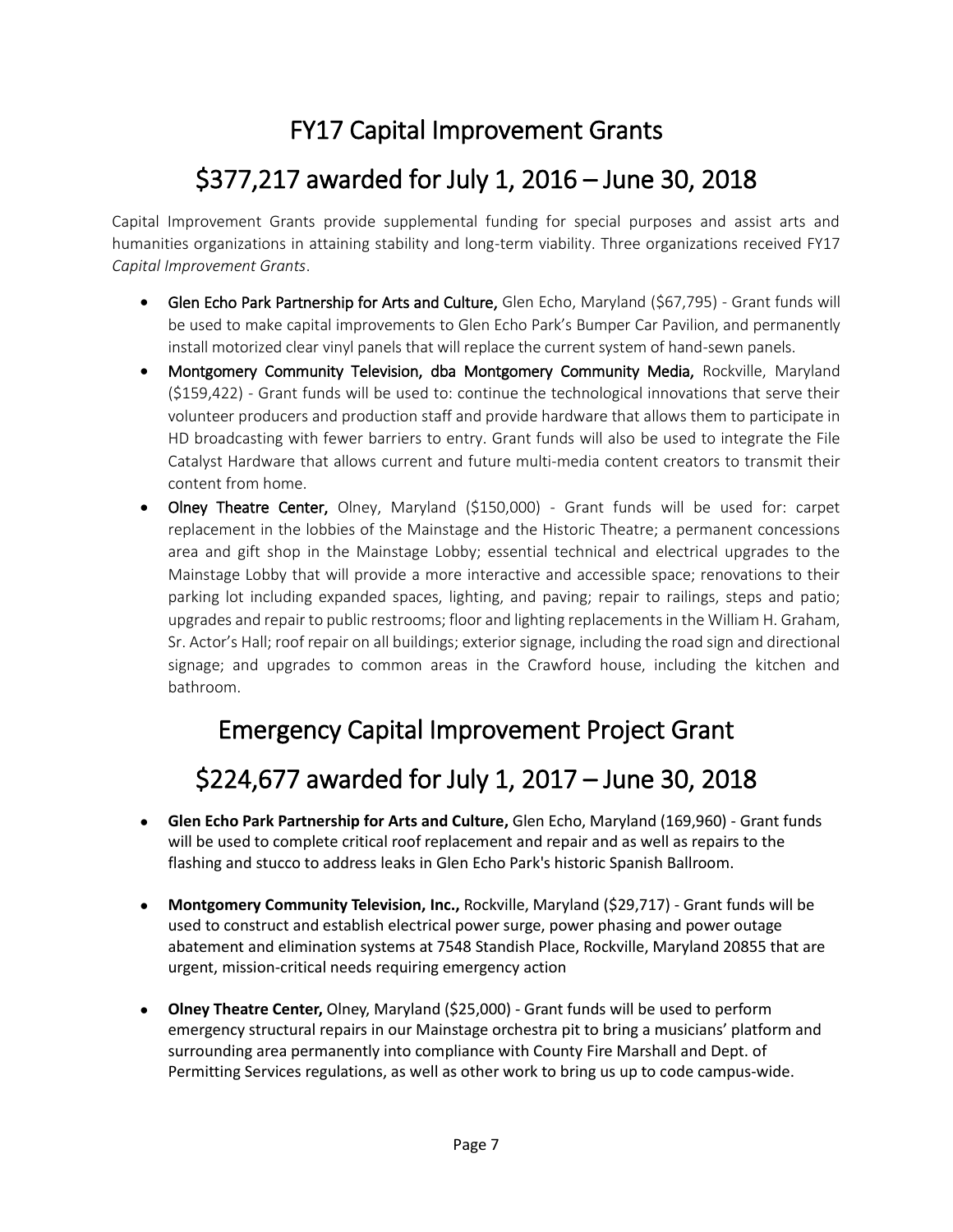## FY17 General Operating Support Grants to Mid-Size Arts and Humanities Organizations

#### \$564,945 awarded for July 1, 2016 – June 30, 2017

*General Operating Support Grants to Mid-Size Arts and Humanities Organizations* provide general operating support to arts and humanities organizations with annual cash operating expenses of at least \$50,000 and not more than \$150,000, and to organizations that have annual expenses of more than \$150,000 if the organization is not applying for *General Operating Support Grants to Large Arts and Humanities Organizations*. Thirty-one organizations received FY17 *General Operating Support Grants to Mid-Size Arts and Humanities Organizations*.

- After School Dance Fund, Silver Spring, Maryland (\$23,250) The After School Dance Fund (ASDF) is a Silver Spring-based nonprofit organization established in 2010 by Montgomery County resident Ricardo Loaiza, a dancer and choreographer originally from Colombia. ASDF's mission is to develop youth leadership and promote wellness, heritage and unity through Latin dance education. ASDF offers meaningful after-school experiences that empower at-risk students to learn about their heritage and culture.
- Akhmedova Ballet Academy, Silver Spring, Maryland (\$8,505) The Akhmedova Ballet Academy (ABA) is dedicated to providing the finest quality ballet training utilizing the Vaganova Method, with personal and artistic mentoring that prepares young talented dancers to become strong and fully developed 21st century artists who are ready to take their places in major dance companies around the world.
- Artpreneurs, Inc. dba Arts on the Block, Kensington, Maryland (\$23,250) ARTpreneurs, Inc., dba Arts on the Block (AOB), empowers creative youth to imagine and shape fulfilling futures and contribute to the quality of life in their communities. AOB achieves its mission by providing realworld experiences in the arts, educational guidance and entrepreneurial training geared to their unique capabilities.
- Arts for the Aging, Inc. (AFTA), Rockville, Maryland (\$23,250) The mission of Arts for the Aging, Inc. (AFTA) is to deliver high-quality arts experiences to physically and cognitively frail older adults to improve their mental and physical health, and promote their longevity and overall quality of life. AFTA flips the paradigm of old age by using creativity to turn isolation, loneliness, and loss into community, access and joy. Each year, they serve over 700 seniors in the Washington, D.C. metropolitan region in weekly and bi-weekly workshops.
- ArtStream, Inc., Silver Spring, Maryland (\$23,250) ArtStream's mission is to bring to adults with disabilities creative and performance opportunities that help them gain the confidence to engage with the world. This mission is based on the belief that when people are engaged, stimulated, challenged and inspired, they surpass perceived limitations and undertake challenges they might never have considered. ArtStream's vision is twofold: to use the arts as a means for social change by empowering adults with disabilities to participate and flourish in inclusive communities, and to develop the leading models for self-advocacy and for creating original inclusive theatre.
- Bel Cantanti Opera Company, Silver Spring, Maryland (\$18,250) Bel Cantanti Opera's mission is to support the development of young opera singers by providing performance opportunities, and to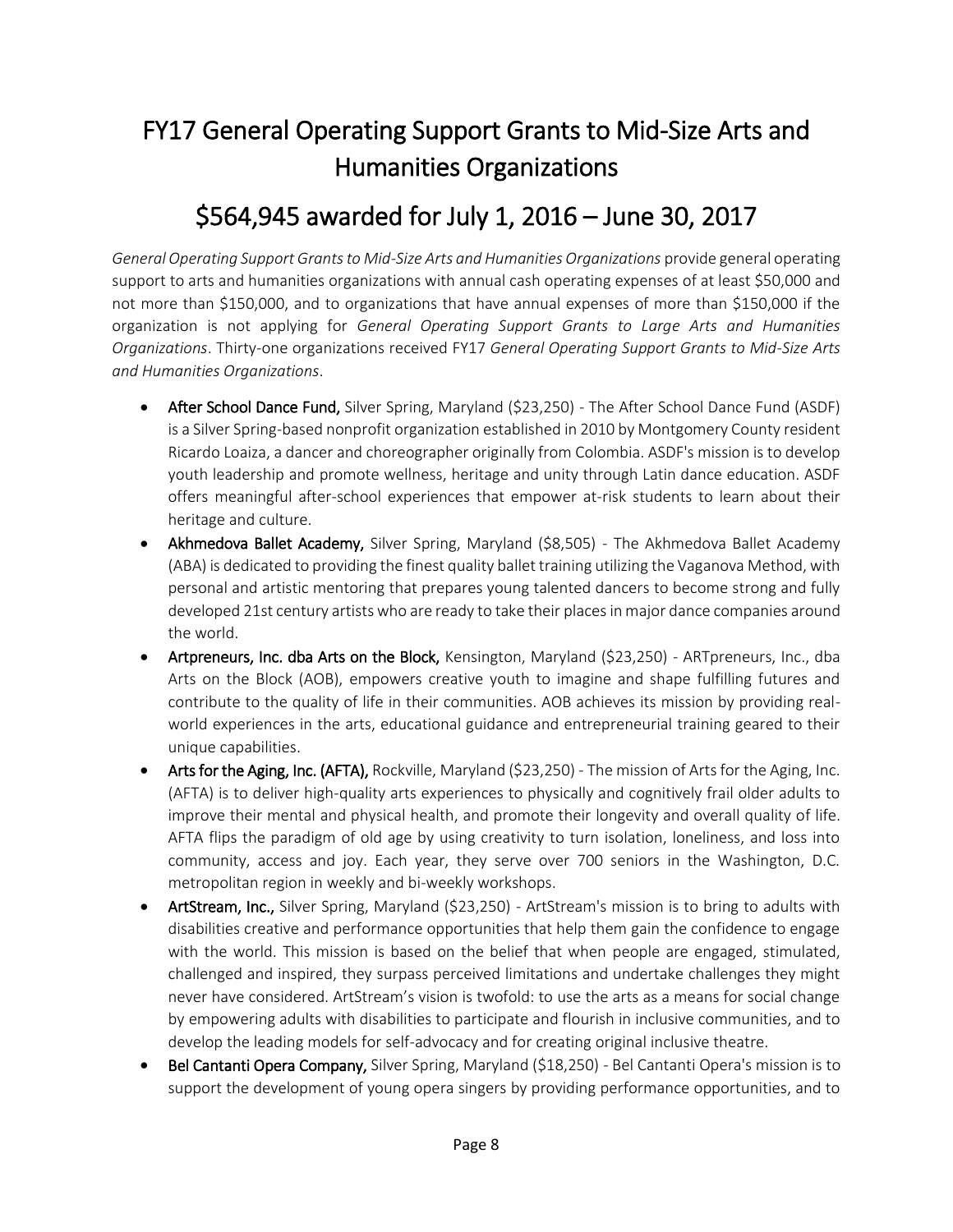bring those performances to the community in Montgomery County, Maryland at an affordable cost.

- Cantate Chamber Singers, Bethesda, Maryland (\$10,950) Cantate Chamber Singers seeks to raise community awareness and appreciation of the art of choral music through innovative programming of new and rarely-heard music alongside the well-loved established choral repertoire, the fostering and promotion of the works of talented young composers, and unique collaborative, crossdisciplinary performances with other area artists and ensembles.
- Chevy Chase Historical Society, Chevy Chase, Maryland (\$7,300) The mission of the Chevy Chase Historical Society is to collect, record, interpret and share materials relating to the history of Chevy Chase, Maryland, one of America's first streetcar suburbs. The organization provides resources for historical research and sponsors a variety of programs and activities to foster knowledge and appreciation of the community's history.
- ClancyWorks Dance Company, Silver Spring, Maryland (\$23,250) The mission of ClancyWorks is to: increase the public appetite for and understanding of the arts by presenting high quality dance performances and educational programs; expand the relevance of dance in people's lives by demonstrating that creative movement can be used to solve conflicts, develop community cohesion, improve academic achievement, and promote civic responsibility; and nurture leadership skills and artistic excellence in emerging artists.
- Damascus Theatre Company, Damascus, Maryland (\$14,600) Damascus Theatre Company (DTC) engages, inspires, and entertains theatrical artists and audiences from the broad-based and diverse communities of Montgomery County and the surrounding DC Metropolitan area. Their approximately 200 member, all-volunteer Company of performers, designers, and scenic artists is led by a dedicated Board of Directors and seeks to bring quality productions to numerous venues throughout Upper Montgomery County.
- Docs In Progress, Inc., Silver Spring, Maryland (\$23,250) Docs In Progress is a non-profit documentary arts organization which supports and empowers documentary filmmakers to develop and enhance their works in progress. Through community, individualized, and online programs, Docs in Progress helps independent filmmakers from Montgomery County and the vicinity tell stories about the human condition, through the creation of successful documentary projects.
- Flying V Theatre, Bethesda, Maryland (\$20,750) Quickly developing a niche within the Montgomery County arts and theatre scene, Flying V focuses on creating vibrant original works, fostering new play development, and presenting offbeat contemporary plays and musicals.
- The Forgotten Opera Company, dba The Victorian Lyric Opera Company, Rockville, Maryland (\$15,750) - The mission of the Forgotten Opera Company and The Victorian Lyric Opera Company is to provide high quality performances of light operatic works, offering educational and performance opportunities for our community.
- Forum Enterprises, Silver Spring, Maryland (\$20,750) Forum Theatre produces accessible, affordable, and ambitious productions from a diversity of voices that provoke and inspire open discussions in an effort to build community. Since Forum Theatre's inception, they have aimed to be both the home for stories that not only provoke, but also host, discussions. Forum Theatre strives for shows to be a conversation with the audience with stories that focus on who we are as a local, national, and global community.
- **Gandhi Brigade Youth Media,** Silver Spring, Maryland (\$20,750) Gandhi Brigade Youth Media helps young people, especially those who are alienated or "at risk," connect with adult allies who teach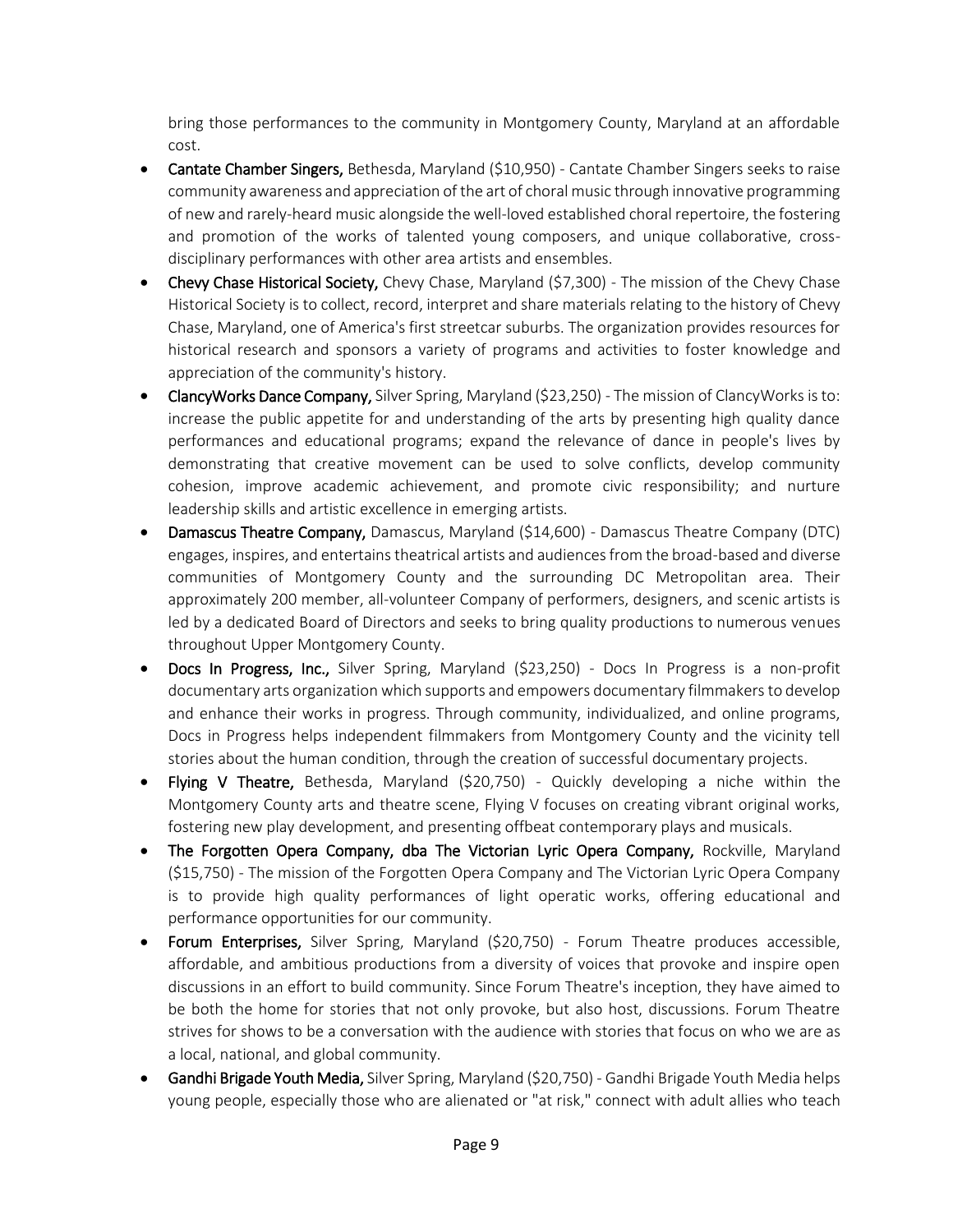media arts. Using video production, photography and graphic design as vehicles for personal and community change, they focus on the development of a core group of youth, teaching them critical thinking and communication skills, and then providing opportunities to practice these skills in authentic community based projects.

- Glen Echo Pottery, Glen Echo, Maryland (\$23,250) Glen Echo Pottery's mission is to teach the ceramic arts in a relaxed but creatively serious environment that is accessible and inspirational to everyone from the tentative novice to the very experienced clay student. Since 1975, Glen Echo Pottery has nurtured the artistic spirit of thousands of students.
- Glorystar Music Education and Cultural Foundation, Potomac, Maryland (\$18,250) Glorystar Children's Chorus (GCC), provides excellent music education to children and youth in the joy of choral art. Through a rich repertoire of Eastern and Western music, GCC promotes music appreciation and builds bridges in our diverse community.
- Heritage Tourism Alliance of Montgomery County, Germantown, Maryland (\$5,000) The Heritage Tourism Alliance of Montgomery County (Heritage Montgomery, HM) is a 501(c)(3) non-profit organization created in 2003 dedicated to preserving, supporting, and promoting county history, culture, and distinctive natural areas and fostering stewardship and pride in our community.
- The Highwood Theatre, Silver Spring, Maryland (\$23,250) The Highwood Theatre's mission is to provide members of the Montgomery County community, of all ages and experience levels, with opportunities to create theatre collaboratively in a professional environment. Through their three divisions, The Highwood Theatre strives to build community through participant-produced theatre, and to bring the powerful benefits and excitement of theatre to more students, adults, and the community at large.
- InterAct Story Theatre Education Association, Inc., Wheaton, Maryland (\$11,160) InterAct Story Theatre is a multidisciplinary arts-in-education organization and touring theatre for young audiences. Since their founding in 1981, they have been dedicated to providing quality performances, arts-infused workshops and artist-in-residency programs for students, teachers and families throughout our region and across the country.
- International Conservatory of Music, Chevy Chase, Maryland (\$18,250) The mission of the International Conservatory of Music (ICM) is to create community through music, drawing people together for entertainment, education, and inspiration. The primary program of the ICM is the John E. Marlow Guitar Series, a concert series devoted to bringing the best classical guitarists in the world to Montgomery County to entertain, educate and inspire our community.
- Jazz Academy of Music, Silver Spring, Maryland (\$15,750) The Jazz Academy of Music Inc's mission is to advance and preserve jazz music through education and outreach. In support of their mission, Jazz Academy of Music's goals include developing a broader appreciation for jazz music in the community, and exposing our youth to the disciplines of applied music, thereby enhancing their individual creativity, inductive and deductive reasoning abilities, and focus.
- National Capital Historical Museum of Transportation, Colesville, Maryland (\$18,250) The National Capital Historical Museum of Transportation, Inc. trades as the National Capital Trolley Museum which preserves and interprets the heritage of electric street and interurban railways of Washington, D.C. and environs for the benefit of present and future generations while supplementing its collections with significant national and international objects to enhance its interpretative programs.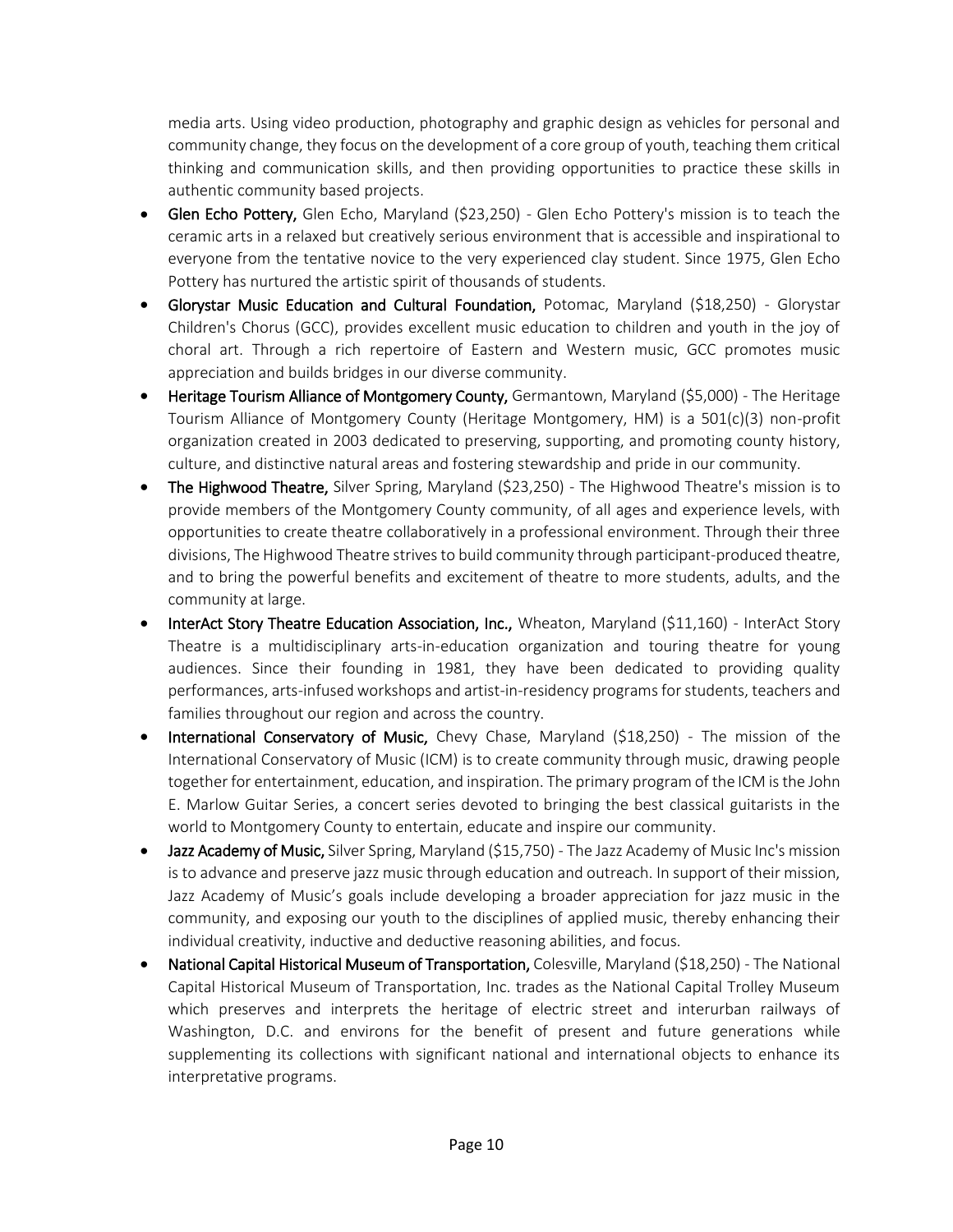- New Orchestra of Washington, Rockville, Maryland (\$18,250) The New Orchestra of Washington's mission is to make music relevant to new generations of audiences through virtuosic performances that combine a diversity of genres with fresh interpretations of classic works. Unconstrained by the structure or repertoire of traditional orchestras, NOW is both modern and sustainable, proving how orchestral and chamber music can survive and flourish in the 21st century.
- Project Change/Team of Stars, Olney, Maryland (\$23,250) Project Change, Inc., is a youth/adult partnership organization dedicated to promoting positive youth development through leadership experiences, meaningful community service opportunities, the performing arts, and safe social activities. Programs include Team of Stars (TOS), a Summer Camp and After-School Program for low income middle school youth that fosters youth development skills through musical theater.
- Sandy Spring Museum, Sandy Spring, Maryland (\$23,250) The Sandy Spring Museum is a place where people can make meaningful connections by exploring community history through the cultural arts - visual, literary and performing. Sandy Spring Museum believes that all people have a story to tell and that the museum can serve as a place where people of diverse backgrounds come together to explore differences and commonalities through personal histories.
- Silver Spring Town Center, Inc., Silver Spring, Maryland (\$18,250) The mission of Silver Spring Town Center, Inc. is to provide a vibrant, inclusive and engaging community gathering place that enriches the lives of residents of the Greater Silver Spring area. Embracing the racial and cultural diversity of the region, the organization seeks to educate, entertain, inspire and involve people while encouraging and supporting the building of a creative, compassionate and caring community.
- Story Tapestries, Germantown, Maryland (\$20,750) Story Tapestries (ST) executes programs guided by the belief that: With arts, understanding; with understanding, community. ST's network of Teaching Artists combine the arts, literacy strategies, and science, technology, engineering, and math (STEM) with social development to educate and empower children and adults to create a blueprint for a self-sufficient community and learning environment.
- Symphony of the Potomac, Glen Echo, Maryland (\$6,930) The mission of the Symphony of the Potomac (SOTP) is to build and manage an orchestra that fosters the enjoyment of classical music by offering affordable concerts performed in Montgomery County.
- Young Artists of America at Strathmore, North Bethesda, Maryland (\$23,250) Young Artists of America at Strathmore (YAA) is a 501(c)(3) non-profit educational organization offering world-class training to gifted and committed young performing artists in a professional and nurturing environment. Through mentorship and individualized instruction from renowned artists, students work collaboratively to perform fully orchestrated works of music-theatre in state-of-the-art venues such as the Music Center at Strathmore, where YAA resides as the arts center's first Affiliate.
- Youth Art for Healing, Bethesda, Maryland (\$20,750) Youth Art for Healing is a non-profit organization whose mission is to bring works of art created by youth into healthcare environments to provide a sense of comfort, inspiration and healing for patients and their loved ones, and healthcare professionals.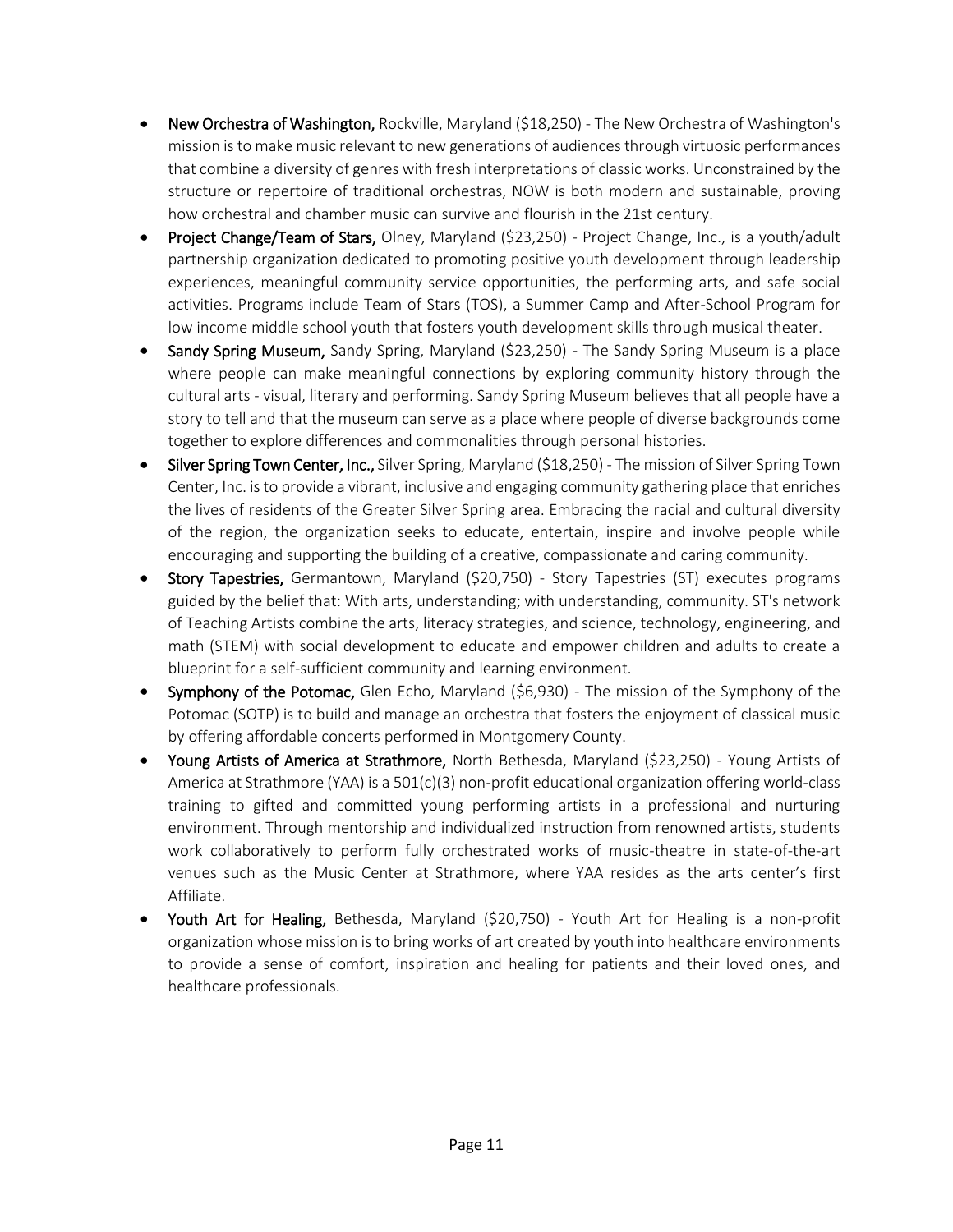## FY17-1 Project Grants to Small Arts and Humanities Organizations and Groups

#### \$53,548 awarded for July 1, 2016 – June 30, 2017

*Project Grants to Small Arts and Humanities Organizations and Groups* are available to arts and humanities organizations with annual cash operating expenses up to \$50,000, and are intended to support the presentation of high-quality programs for the public. Fourteen organizations received FY17-1 *Project Grants to Small Arts and Humanities Organizations and Groups*.

- F. Scott Fitzgerald Literary Conference, Rockville, Maryland (\$4,000) Grant funds will be used to cover costs related to the Conference.
- Focusmusic, Rockville, Maryland (\$3,200) Grant funds will be used to cover costs related to the FY17 season.
- Harmony Express Chorus, Silver Spring, Maryland (\$2,798) Grant funds will be used to support Harmony Express' appearances at the Montgomery County Agricultural Fair and other outdoor venues by compensating members and helping cover the cost of components of a portable sound system (speaker, microphones and related equipment).
- Jazz Encounters, Silver Spring, Maryland (\$3,500) Grant funds will be used to pay musicians/vocalist (bands) for their performance on Jazz Encounters: Jazz Live Studio Sessions television show.
- Montgomery Philharmonic, Montgomery Village, Maryland (\$5,000) Grant funds will be used for program costs for FY17 orchestral performance and educational programming, Summer Reading Sessions, the Youth Chamber Music Festival, the "Celebrate Youth" Concert, adult education master classes, and senior outreach.
- NIH Philharmonia, Bethesda, Maryland (\$4,250) Grant funds will be used for direct operating costs including orchestra music rental, percussion instrument rental, program printing, soloist honorarium, and the Music Director and Conductor's stipend.
- Photokids, Bethesda, Maryland (\$3,500) Grant funds will be used for a Photography, Art and Nature 7 session summer program for 17 teens providing a creative experience while exploring nature in Montgomery County. An exhibition of photographs will showcase their talents and share the natural beauty in our community.
- Rockville Bach Academy, Rockville, Maryland (\$4,000) Grant funds will be used to cover costs related to next "Conversation Concert" in Spring 2017.
- Six Degree Singers, Silver Spring, Maryland (\$4,250) Grant funds will be used to create two concert series focusing on the interface between music and the individual. Funds will pay for venue spaces and artistic staff stipends. Artistic staff includes Artistic Director, Assistant Artistic Director, and accompanists/performers.
- Takoma Ensemble Inc., Takoma Park, Maryland (\$4,000) Grant funds will be used to help cover musician fees for one concert presented in the Takoma Park/Silver Spring community.
- Takoma Park JazzFest, INC., Silver Spring, Maryland (\$3,200) Grant funds will be used to pay the bands that the Takoma Park Jazzfest, INC. will be presenting at its' 22nd annual free outdoor festival, called simply the 2017 Fest in June 2017.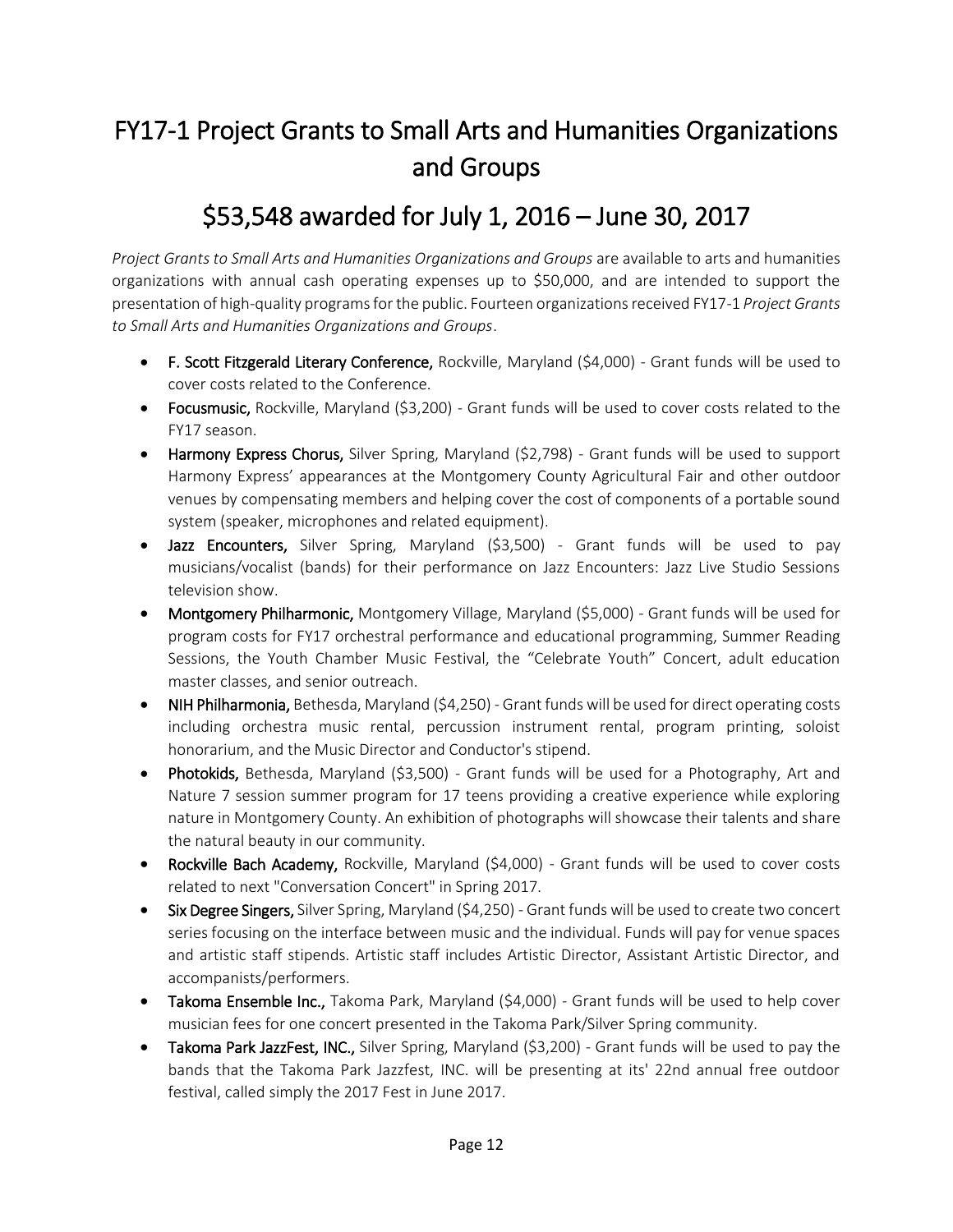- Trinity Chamber Orchestra, Germantown, Maryland (\$3,600) Grant funds will be used for: a competition for young pianists in this area; concerts with winners of Young Artists Piano and young singer competitions; school concerts; and special concerts on themes, with appropriate soloists.
- Unexpected Stage Company, Gaithersburg, Maryland (\$4,250) Grant funds will be used for production costs for USC's October 2016 performances of the musical ZOMBIE PROM by Dana P. Rowe and John Dempsey.
- Wildwood Summer Theatre, Rockville, Maryland (\$4,000) Grant funds will be used to help finance this year's main-stage production to occur in July. Funds will be used to partially finance production costs (including set construction, costumes, and props) and the renting of show rights.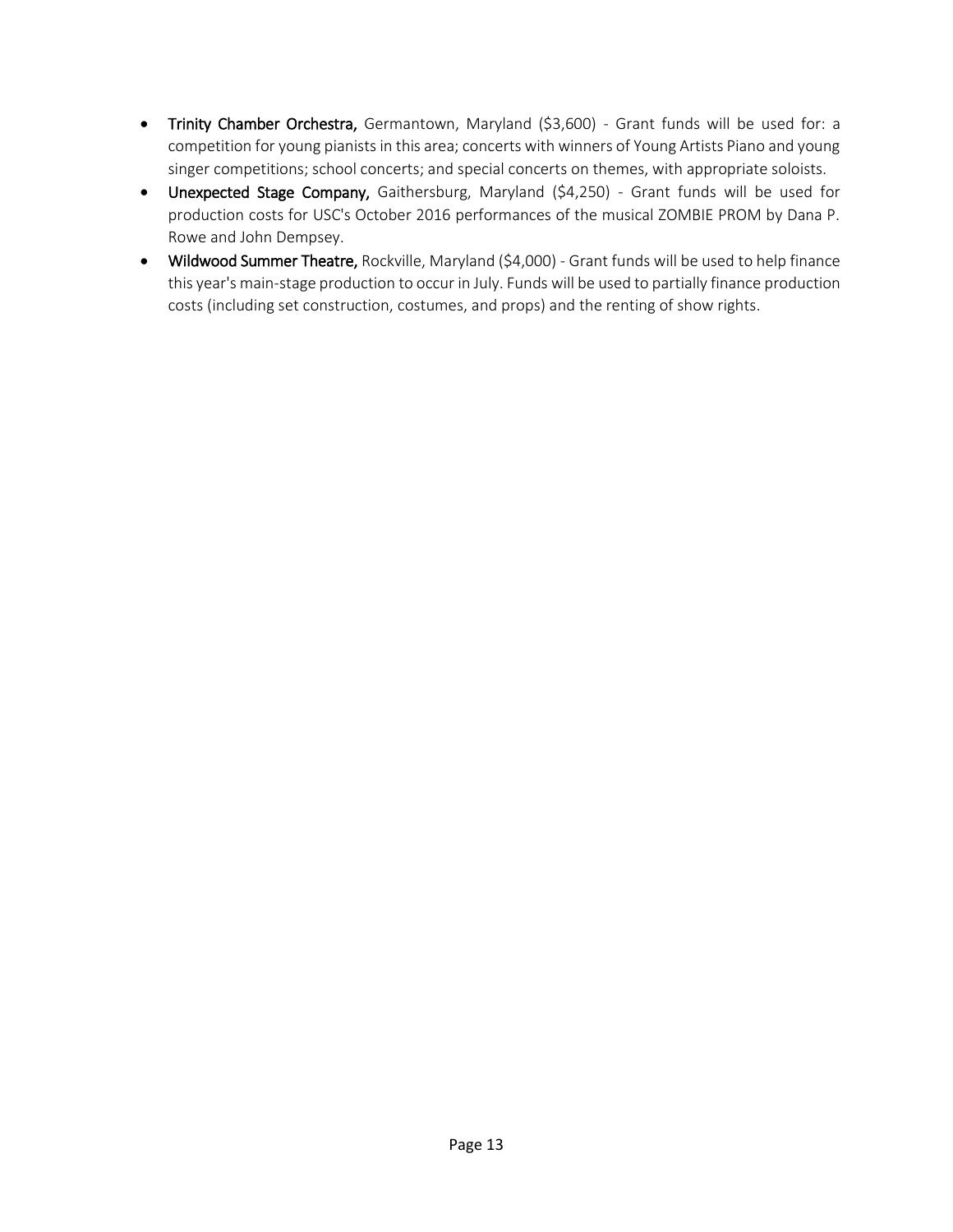## FY17-2 Project Grants for Small Arts and Humanities Organizations and Groups

#### \$44,141 awarded for January 1 – June 30, 2017

*Project Grants for Small Arts and Humanities Organizations and Groups* are available to arts and humanities organizations with annual cash operating expenses up to \$50,000, and are intended to support the presentation of high-quality programs for the public. Fifteen organizations received FY17-2 *Project Grants for Small Arts and Humanities Organizations and Groups*.

- DC Beauty of Beijing Opera, Ltd., North Potomac, Maryland (\$3,250) Grant funds will be used to finance a 3-hour fully costumed Beijing Opera for the general public in Montgomery County, MD.
- The Finest Performance Foundation Inc., Rockville, Maryland (\$3,750) Grant funds will be used to provide honoraria for the production team and cast, for the presentation of the African American play *Dream Girls* at the Gaithersburg Arts Barn.
- Halau Nohona Hawaii, Silver Spring, Maryland (\$3,750) Grant funds will be used for Halau Nohona Hawaii's annual ho`ike (recital). Ho`ike has been held for the past two years in Silver Spring, Maryland.
- Heralds of Hope Theater Company, Inc., Silver Spring, Maryland (\$4,250) Grant funds will be used to pay for rental fees and partial printing costs associated with Heralds of Hope Theater's production of *Zelma*. The play is the 3rd in a three-part series about slavery in America.
- Hope Garden Children's Ballet Theatre, Poolesville, Maryland (\$3,250) Grant funds will be used to defray theater rental costs for their spring 2017 production of *Aladdin and His Magic Lamp*, to be performed at Our Lady of Good Counsel High School Performing Arts Center in Olney.
- Kolot HaLev, Kensington, Maryland (\$4,655) Grant funds will be used for honoraria for two soloists; travel for one soloist from NYC; honoraria for 4 instrumentalists; and outreach activities including printing, publicity, and audio recording.
- Live Garra Theatre, Silver Spring, Maryland (\$3,250) Grant funds will be used to help underwrite the production costs of the original musical production *Fool in Love - the Frankie Lymon Story*.
- Montgomery Symphony Orchestra, Silver Spring, Maryland (\$3,400) Grant funds will be used for a youth concerto concert in June 2017, featuring middle and/or high school students playing one movement of a concerto of their choice, accompanied by the Montgomery Symphony Orchestra.
- National String Symphonia, Rockville, Maryland (\$3,750) Grant funds will be used to support a performance entitled *Compos(h)ers*, a concert featuring string orchestral music that will highlight works composed by women. Grant funds will assist in renting the venue and paying the NSS musicians.
- Neighborhood Concerts, Chevy Chase, Maryland (\$1,125) Grant funds will be used for costs associated with producing two admission-free concerts at the Chevy Chase Town Office, including artist fees, space rental, music purchase, printing, and postage.
- NIH Community Orchestra, Bethesda, Maryland (\$1,166) Grant funds will be used for the April 2017 NIH Community Orchestra concert. The included costs are the facilities rental for performance and rehearsal, and the Music Director's honorarium.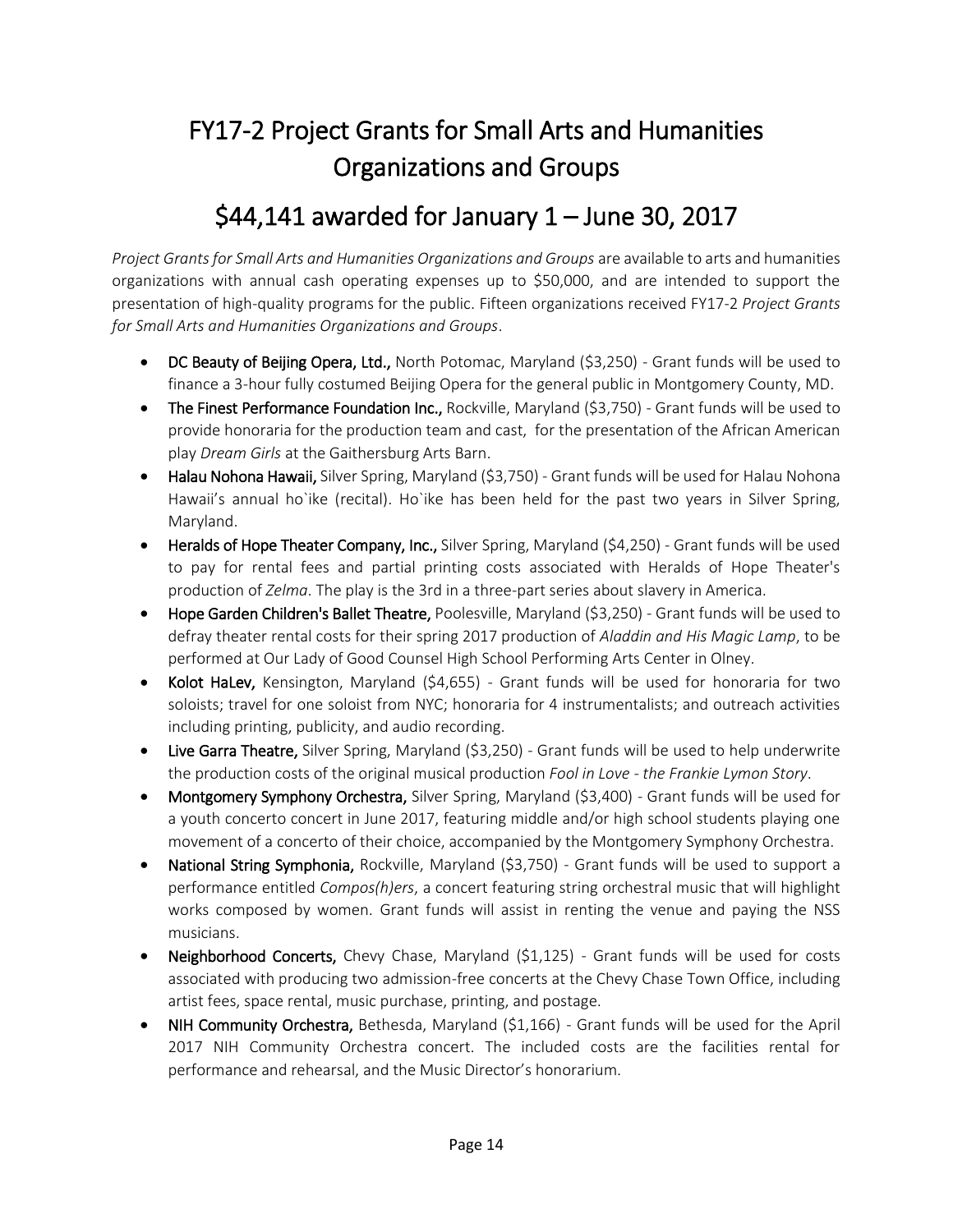- The Rockville Bach Academy, Inc., Rockville, Maryland (\$1,000) Grant funds will be used to partially support costs for soloists, chorus, orchestra, venue and instrument (organ) rental, insurance, publicity, other logistic and technical costs for their next *Conversation Concert* in Spring 2017.
- Rockville Brass Band, Inc., Silver Spring, Maryland (\$2,381) Grant funds will be used for venue rental, marketing materials, and new musical scores for a community concert closing out their 40th anniversary season.
- UpRooted Dance, Silver Spring, Maryland (\$3,750) Grant funds will be used for a collaborative interdisciplinary performance combining dance and printmaking. UpRooted Dance and printmaker Susan Goldman will work together to create this new and original visual, performance piece.
- The Washington Metropolitan Gamer Symphony Orchestra, Germantown, Maryland (\$1,414) -Grant funds will be used to fund a Spring 2017 concert at Rockville High School. These funds will pay for venue rental, equipment rental, concert promotion, and graphic design for concert advertising.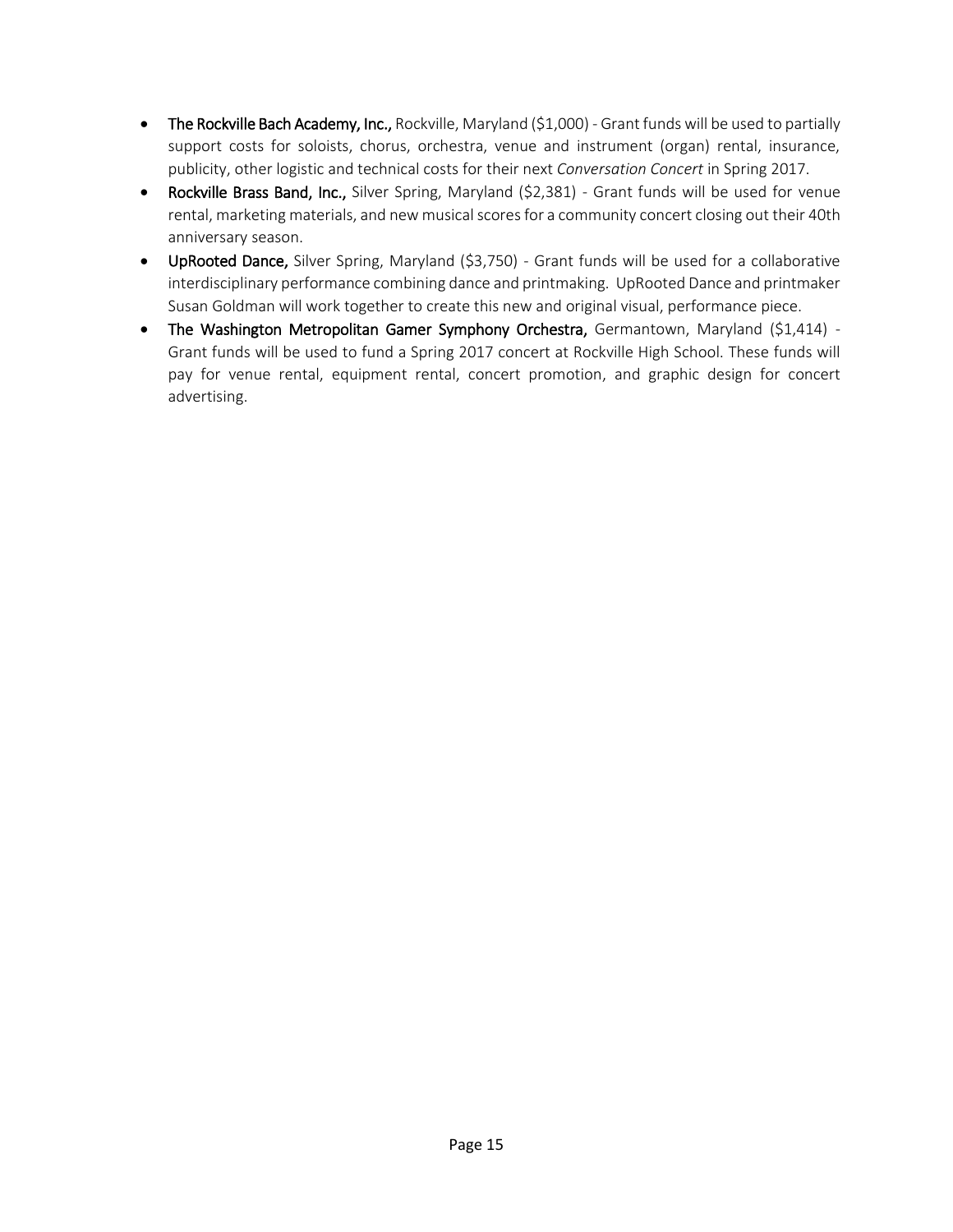#### FY17 Artists and Scholars Project Grants

## \$90,030 awarded for July 1, 2016 – June 30, 2017

*Artists and Scholars Project Grants* support the work of individual artists and scholars who reside in Montgomery County. Activities funded by these grants may focus on the creation of artistic or scholarly work or the development of professional skills by an artist or scholar. Twenty-eight artists received FY17 *Artists and Scholars Project Grants*.

- Alyscia Cunningham, Silver Spring, Maryland (\$3,700) Grant funds will be used to develop and print 1,000 copies of Cunningham's book *I Am More Than My Hair: Bald and Beautiful Me*, a socialchange coffee table book that tells the stories and celebrates the beauty of girls and women who have lost their hair due to medical conditions.
- Barbara Allen<sup>‡</sup>, Silver Spring, Maryland (\$942) Grant funds will be used to have several watercolor paintings on paper framed by a professional framer to present them to a gallery in the Washington metro area for exhibition.
- Beatriz del Olmo-Fiddleman, Gaithersburg, Maryland (\$3,700) Grant funds will be used to teach a series of art book classes to high schoolers in MCPS, continuing her work with immigrant youth in exploring and creating new avenues for this art-making expression.
- **Bonnie Rich,** Silver Spring, Maryland (\$4,200) Grant funds will be used to complete the feature length documentary, "Searching for My Jewish Soul," which follows three generations of one Jewish Montgomery County family and how their relationship to religion evolves with each generation.
- Carien Quiroga, Damascus, Maryland (\$3,700) Grant funds will be used for the creation of a new body of mixed media work entitled "The Mother Effect." The series of 25 small-scale artworks will be in response to shared stories about mother figure relationships.
- Carol Petrucci, Silver Spring, Maryland (\$1,850) Grant funds will be used to complete a series of ceramic sculptural works that incorporate Montgomery County and Maryland biodiversity.
- Carrie Rose, Takoma Park, Maryland (\$3,693) Grant funds will be used to produce the seventh season of the Origins Concert Series in Silver Spring. New compositions will be premiered - one at each concert.
- Cathy Fink, Silver Spring, Maryland (\$3,700) Grant funds will be used to create a new body of works in short stories.
- Charles Barnett, Bethesda, Maryland (\$3,700) Grant funds will be used to write and record a threemovement musical composition for strings, harp, and percussion. The rhythms used in this piece will be Latin: songo, rhumba, and merengue.
- Clare Winslow, Bethesda, Maryland) (\$2,936) Grant funds will be used to create a series of approximately twenty prints and three paintings that are part of an ongoing body of work related to nature and relationships.
- Dan Britton, Silver Spring, Maryland (\$1,332) Grant funds will be used to complete the recording, mixing, and release of the album "Oceanarium" by Deluge Grander, a musical project that Britton is leading.

 $\overline{a}$ 

<sup>‡</sup> Round Up for the Visual Arts! Award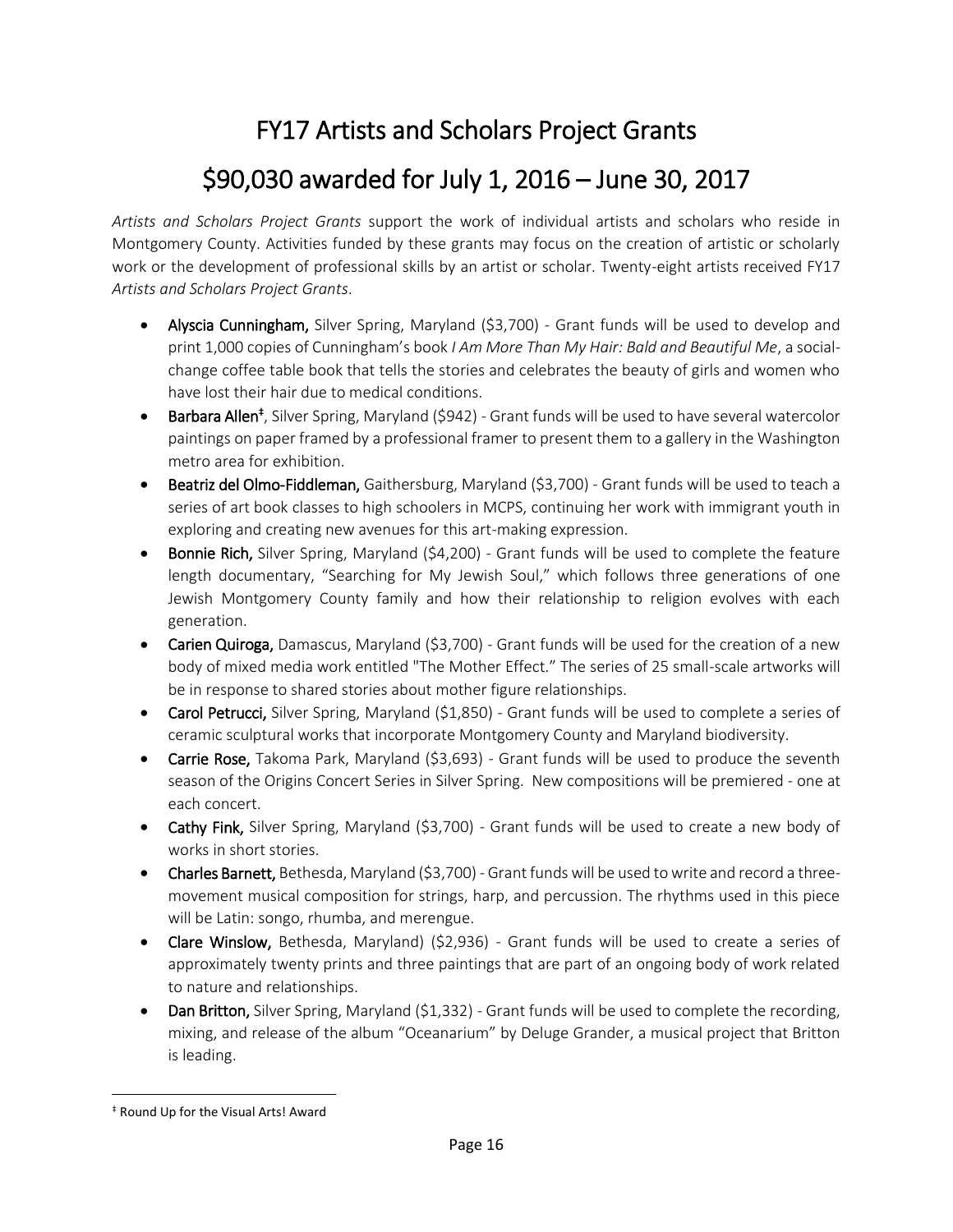- David Terrar, Gaithersburg, Maryland (\$3,700) Grant funds will be used for the design preparation, painting, handling, installation and exhibit of 10 high quality representational oil paintings on the theme of "Damascus My Hometown." Additionally, the funds will be used to prepare and print a small booklet describing the art work.
- Dawn Hall, Germantown, Maryland (\$2,960) Grant funds will be used for pick-up shooting, editing and animation in order to complete a short avant-garde experimental film, "Testament of the Shadow."
- Elizabeth Wallace, Takoma Park, Maryland (\$2,914) Grant funds will be used to write a business and marketing plan for a science, technology, engineering, art, and math (STEAM) camp for middle school students, and create a curriculum to teach lunar astronomy and space exploration using storytelling and multimedia production.
- Frank Martin, Silver Spring, Maryland (\$1,008) Grant funds will be used to pay for songwriting instruction and mentoring with successful songwriter and instructor Steve Seskin. The objectives of the instruction are to advance Martin's songwriting knowledge, skills, and abilities.
- Gregory Fontana, Chevy Chase, Maryland (\$4,200) Grant funds will be used to produce Fontana's thesis film. This short film, entitled "Comma Think About Your Choices in Gold Now Period," will tell the story of Karen Lempf, a dyslexic Live Voice Translator, who uses her voice to translate the spoken dialogue in television shows into closed captions for the hearing-impaired.
- $\bullet$  Jackie Hoysted, Bethesda, Maryland (\$2,309) Grant funds will be used to attend a workshop called Experimental Capture at Anderson Ranch Arts Center, CO in July 2016.
- Jacqui Crocetta, Rockville, Maryland (\$3,171) Grant funds will be used to create a new body of artwork in response to Crocetta's exploration of hope and healing, particularly the issues that erode hope in our families and communities and how people, particularly women, cope and thrive in difficult times.
- John Borstel, Silver Spring, Maryland (\$4,343) Grant funds will be used in support of the development of *Critique Is Creative: Liz Lerman's Critical Response Process in Theory and Action*, a book that Borstel is co-authoring and editing, to be published by Wesleyan University Press in early 2018.
- Karen Lovejoy, Takoma Park, Maryland (\$4,200) Grant funds will be used to complete a CD and accompanying PR, including band rehearsals of new arrangements and tunes, charts for new music and arrangements, studio recording time, and photos of the band and CD cover art to facilitate community knowledge and information.
- Kasi Aysola, North Bethesda, Maryland (\$3,369) Grant funds will be used to create and stage a new dance production entitled "Amba: A Tale of Conviction and Courage" using the movement vocabulary of the Indian dances style, Bharata Natyam.
- Lauren Kingsland, Rockville, Maryland (\$4,700) Grant funds will be used to create four unique fabric artworks entitled "Quilted Mementos" to exhibit in the atrium gallery of the Takoma Park Community Center (TPCC) in Sept.-Oct. 2016. The project entails construction, installation and documentation of these panels, plus development of related lectures and workshops.
- Laurie Breen, Silver Spring, Maryland (\$3,360) Grant funds will be used to attend an artist residency in order to create a new body of work, a series of large format mixed media paintings.
- Leon Gerskovic, Gaithersburg, Maryland (\$3,700) Grant funds will be used to support postproduction costs on a documentary work-in-progress with the working title "The Sideman".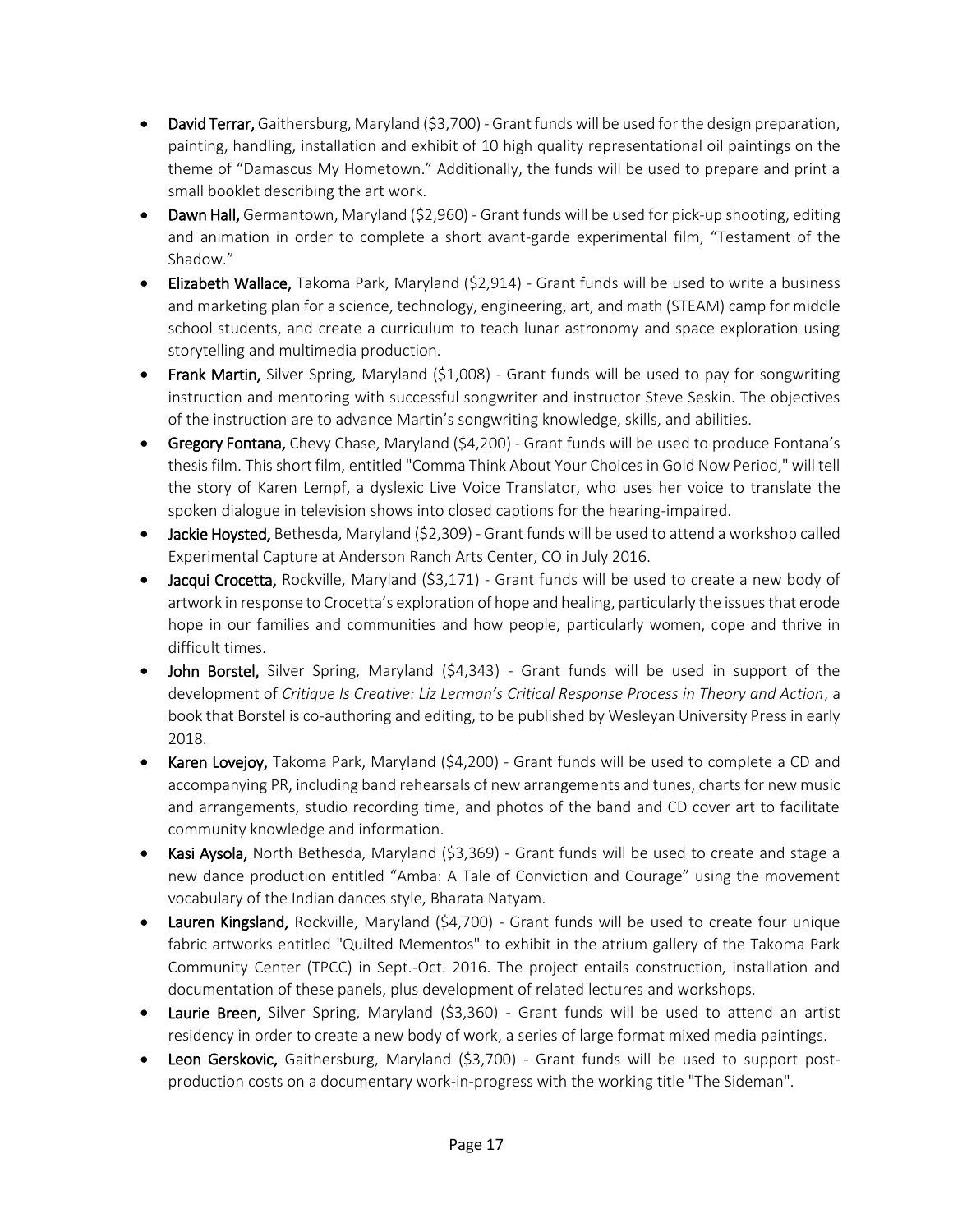- Liz Seaton, Takoma Park, Maryland (\$3,024) Grant funds will be used to write and illustrate with ink drawings/watercolor paintings a children's book entitled "Paint with a Big Brush," featuring the newly created characters Whimsy Paintheart and Palette for children ages 3 to 7.
- Muriel Hasbun, Silver Spring, Maryland (\$4,200) Grant funds will be used for the printing of a limited edition of archival pigment prints of the series of photographs "si je meurs/if I die" and the publication of 125 catalogs via MagCloud to promote the work.
- Rob Guttenberg, North Potomac, Maryland (\$2,174) Grant funds will be used to produce a concert featuring singer/songwriter Rob Guttenberg, Bassist Tom Scullen and folk singer/songwriters Kim and Reggie Harris focusing on the theme of 'Overcoming Adversity', to be held at St. Mark Presbyterian Church in Bethesda, Maryland.
- Thomas Block, Silver Spring, Maryland (\$3,700) Grant funds will be used to create a body of paintings to complete the set for Block's play "Sub Basement." Six large paintings will be portraits representing of the characters in the play, while the 10 smaller pieces will be abstract representations of their emotional state.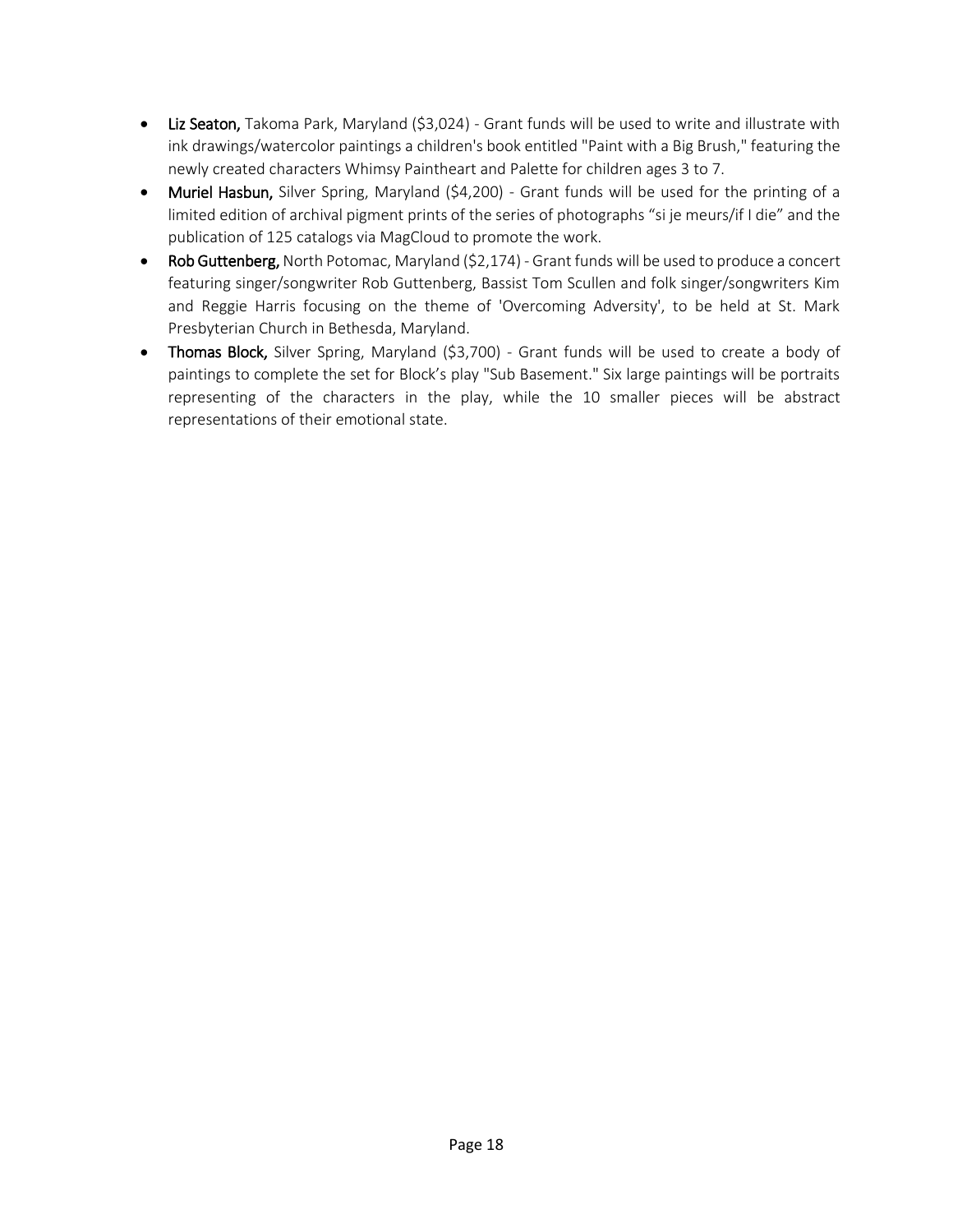#### FY17-1 Arts Integration Residency in the Schools Grants

#### \$13,352 awarded for September 1 – December 31, 2016

*Arts Integration Residency in the Schools Grants* support individual teaching artists trained in curriculumbased arts integration techniques who collaborate with a classroom teacher to develop an arts-integrated program for students during the school day. Five artists received FY17-1 *Arts Integration Residency in the Schools Grants*.

- Arcola Elementary School, Adrienne Clancy, Silver Spring, Maryland (\$2,694) Grant funds will be used for a 4th grade dance residency that will connect the fall science unit to the Earth and Science approved AHCMC residency.
- South Lake Elementary School, Ali Oliver-Krueger, Gaithersburg, Maryland (\$2,958) Grant funds will be used for a residency with Ali Oliver-Krueger using creative drama strategies for reading comprehension and vocabulary acquisition.
- Stedwick Elementary School, Arianna Ross, Montgomery Village, Maryland (\$2,000) Grant funds will be used to hire Arianna Ross to lead a kick-off performance for 3rd-5th graders followed by a 5-day residency for 3rd grade students.
- Strathmore Elementary School, Leila Cabib, Silver Spring, Maryland (\$2,700) Grant funds will be used to provide a series of bilingual (Spanish/English) cartooning workshops for newly arrived immigrant students in grades 3-5.
- Westbrook Elementary School, Carien Quiroga, Bethesda, Maryland (\$3,000) Grant funds will be used to create a collaborative mosaic mural as an empowering tool for self--expression and symbolic of overcoming personal challenges.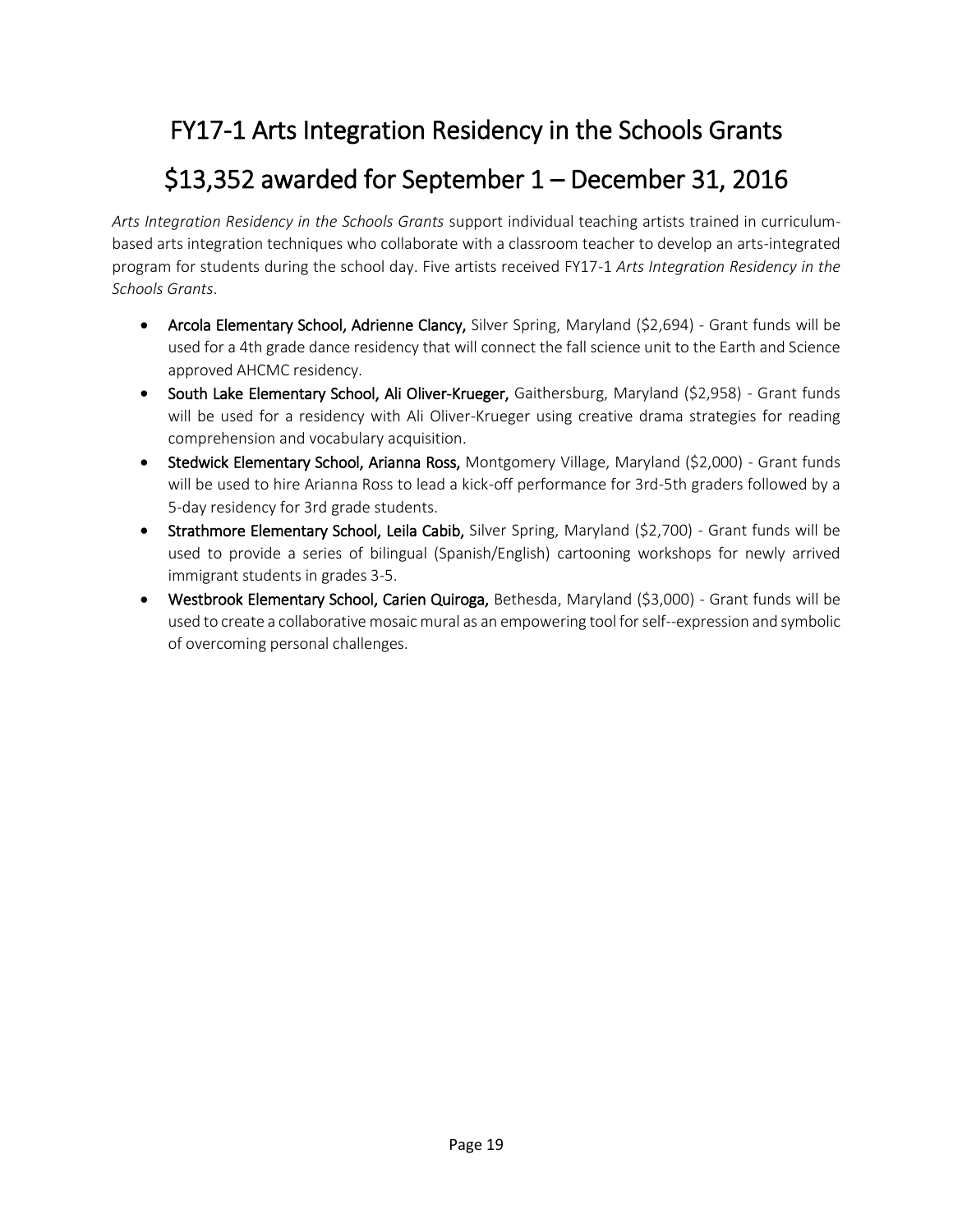#### FY17-2 Arts Integration Residency in the Schools Grants

#### \$9,925 awarded for January 1 – June 15, 2017

*Arts Integration Residency in the Schools Grants* support individual teaching artists trained in curriculumbased arts integration techniques who collaborate with a classroom teacher to develop an arts-integrated program for students during the school day. Five artists received FY17-2 *Arts Integration Residency in the Schools Grants*.

- Fox Chapel Elementary School, Suzanne Fierston, Germantown, Maryland (\$2,025) Grant funds will be used to conduct historical research and paint an acrylic 12 x 14-inch symbolic portrait of a U.S. colonial-era figure.
- Gaithersburg Elementary School, Noa Baum, Gaithersburg, Maryland (\$1,643) Grant funds will be used for Noa Baum to creatively collaborate with the art teacher and students to create an original collaborative story book.
- Stedwick Elementary School, Adrienne Clancy, Montgomery Village, Maryland (\$2,629) Grant funds will be used for the *Earth & Space Dance* residency combining science with dance and will be with Stedwick 5th grader students.
- Wheaton High School, Joanne Miller, Silver Spring, Maryland (\$2,329) Grant funds will be used for the *Photography, Art and Nature in the Community* residency and exhibit for 250 Wheaton High School ESOL students reaching all five levels of ESOL learners.
- White Oak Middle School, Ali Oliver-Krueger, Silver Spring, Maryland (\$1,299) Grant funds will be used to conduct a residency integrating creative drama with the 8th grade ELA curriculum and social studies unit on the Civil War.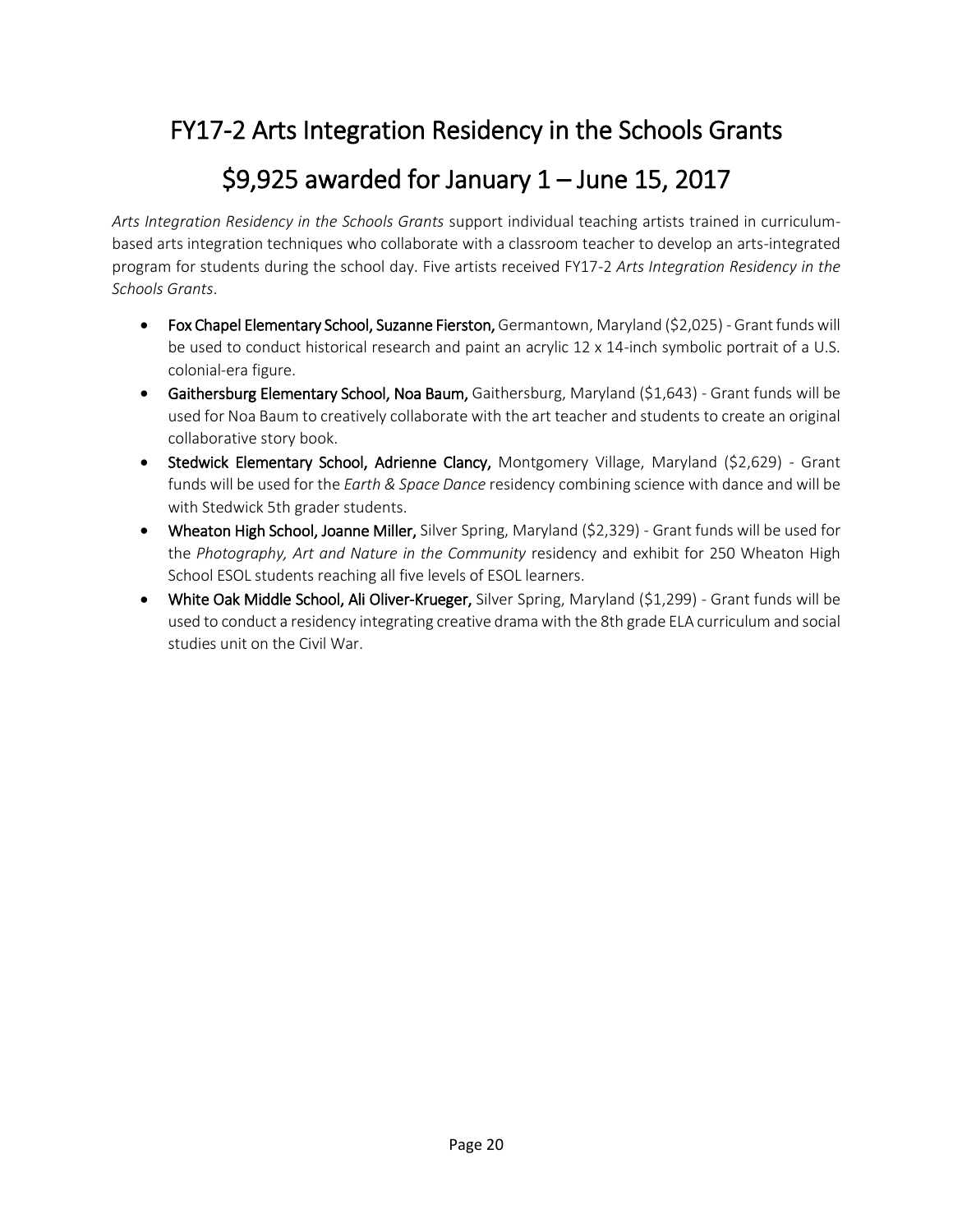## FY17 Artists and Scholars in the Community Grants

## \$4,500 awarded for October 1, 2016 – September 30, 2017

*Artists and Scholars in the Community Grants* support a variety of arts and humanities programs that bring high quality artists and scholars to community-based audiences in the County. It is also intended that these grants will bring the arts and/or humanities to underserved populations that have fewer opportunities to participate in programs available to the general community. Three artists received FY17 *Artists and Scholars in the Community Grants*.

- B'Nai B'Rith Homecrest House, Adrienne Clancy, Silver Spring, Maryland (\$1,500) Grant funds will be used for six Seniors Movement Workshops and a performance from ClancyWorks Dance Company, all designed to serve the elderly in supporting mental acuity, agility and positive attitudes.
- Montgomery County Correctional Facility, Carien Quiroga, Boyds, Maryland (\$1,500) Grant funds will be used for a series of art workshops with inmates suffering from mental illness in the Crisis Intervention Unit (CIU) at MCCF as a beneficial artistic, educational and therapeutic experience during their incarceration.
- Montgomery County Federation of Families for Children's Mental Health, Inc., Marcie Wolf-Hubbard, Silver Spring, Maryland (\$1,500) - Grant funds will be used for the artist to facilitate art sessions for transition-age youth, ages 14-24, with behavioral and/or mental health challenges. The artist will lead participants in drawing (portraits, nature) and collage with altered books.